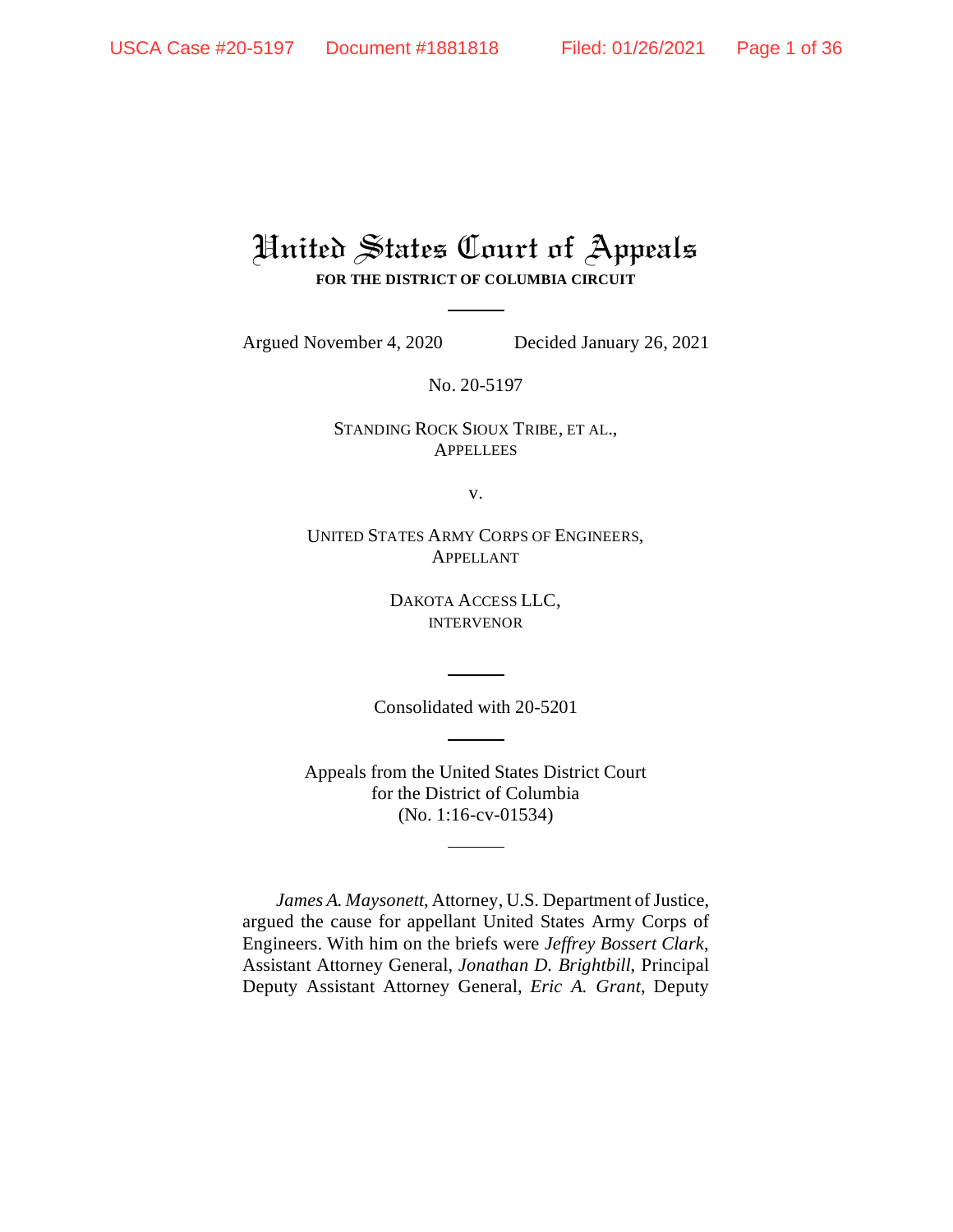$\mathcal{D}_{\mathcal{L}}$ 

Assistant Attorney General, and *Andrew C. Mergen* and *Erica M. Zilioli*, Attorneys.

*Miguel A. Estrada* argued the cause for appellant Dakota Access LLC*.* With him on the briefs were *William S. Scherman* and *David J. Debold*.

*Wayne K. Stenehjem*, Attorney General, Office of the Attorney General for the State of North Dakota, and *Matthew A. Sagsveen*, Solicitor General, were on the brief for *amicus curiae* the State of North Dakota.

*Tim Fox*, Attorney General, Office of the Attorney General for the State of Montana, *Curtis T. Hill, Jr.*, Attorney General, Office of the Attorney General for the State of Indiana, *Thomas M. Fisher*, Solicitor General, *Tom Miller*, Attorney General, Office of the Attorney General for the State of Iowa, *Derek Schmidt*, Attorney General, Office of the Attorney General for the State of Kansas, *Daniel Cameron*, Attorney General, Office of the Attorney General for the Commonwealth of Kentucky, *Jeff Landry*, Attorney General, Office of the Attorney General for the State of Louisiana, *Doug Peterson*, Attorney General, Office of the Attorney General for the State of Nebraska, *Dave Yost*, Attorney General, Office of the Attorney General for the State of Ohio, *Jason Ravnsborg*, Attorney General, Office of the Attorney General for the State of South Dakota, *Patrick Morrisey*, Attorney General, Office of the Attorney General for the State of West Virginia, and *Bridget Hall*, Attorney General, Office of the Attorney General for the State of Wyoming, were on the brief for *amici curiae* the States of Indiana, Montana, and 9 other states in support of appellants.

*David H. Coburn*, *Joshua H. Runyan*, *Richard S. Moskowitz*, *Tyler J. Kubik*, *Stephen J. Obermeier*, *Wesley E. Weeks*, *John P. Wagner*, *Steven M. Kramer*, *Steven P.*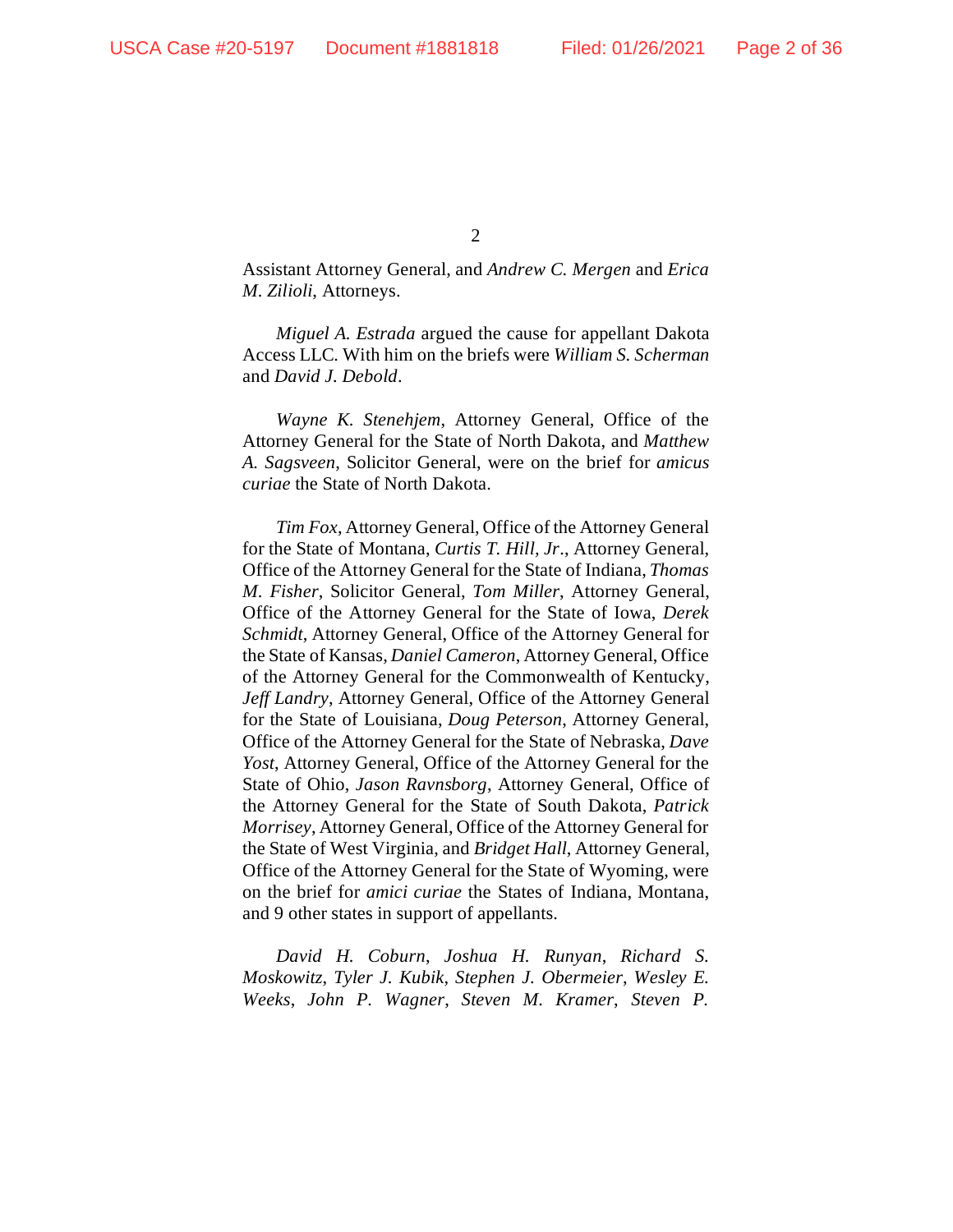*Lehotsky*, and *Michael B. Schon*, were on the brief for *amici curiae* American Fuel & Petrochemical Manufacturers, et al. in support of appellants.

*Jared R. Wigginton* and *Kent Mayo* were on the brief for *amici curiae* North Dakota Farm Bureau, et al.

*Christopher O. Murray* was on the brief for *amicus curiae*  for appellant North Dakota Water Users Association in support of appellants.

*Jan Hasselman* argued the cause for appellees Standing Rock Sioux Tribe, et al. With him on the brief were *Patti A. Goldman*, *Nicole E. Ducheneaux*, *Jennifer S. Baker*, *Rollie E. Wilson*, *Jeffrey Rasmussen*, *Michael L. Roy*, *Jennifer P. Hughes*, and *Elliott A. Milhollin*. *Jeremy J. Patterson* entered an appearance.

*Joel West Williams* was on the brief for *amici curiae* the Great Plains Tribal Chairmen's Association, et al. in support of appellees.

*Maura Healey*, Attorney General, Office of the Attorney General for the Commonwealth of Massachusetts, *Seth G. Schofield*, Senior Appellate Counsel, *Xavier Becerra*, Attorney General, Office of the Attorney General for the State of California, *Jamie B. Jefferson* and *Joshua R. Purtle*, Deputy Attorneys General, *Kathleen Jennings*, Attorney General, Office of the Attorney General for the State of Delaware, *Christian Douglas Wright*, Director of Impact Ligitation, *Aaron M. Frey*, Attorney General, Office of the Attorney General for the State of Maine, *William Tong*, Attorney General, Office of the Attorney General for the State of Connecticut, *Clare Kindall*, Solicitor General, *Kwame Raoul*, Attorney General, Office of the Attorney General for the State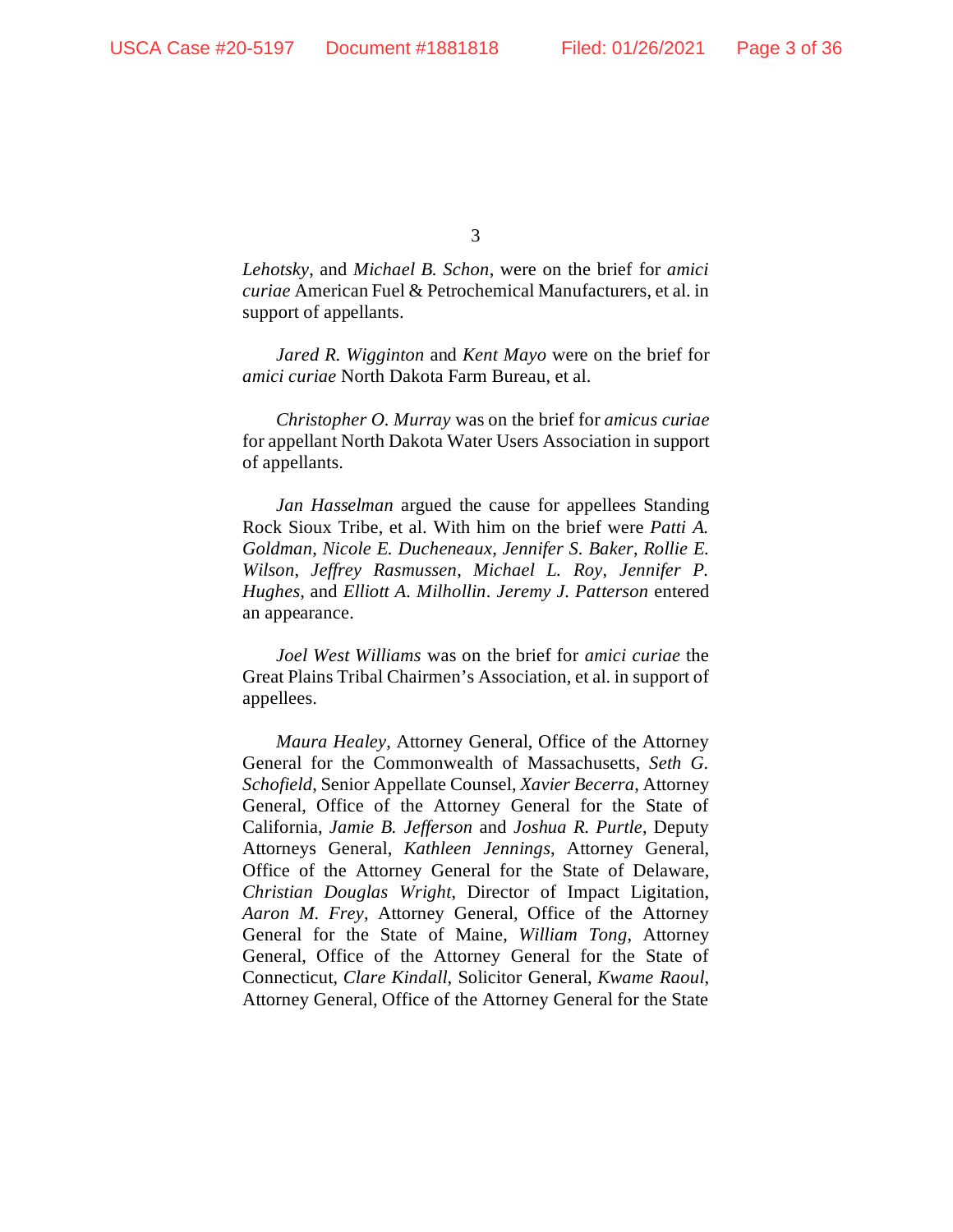of Illinois, *Brian E. Frosh*, Attorney General, Office of the Attorney General for the State of Maryland, *Dana Nessel*, Attorney General, Office of the Attorney General for the State of Michigan, *Elizabeth Morrisseau*, Assistant Attorney General, *Gurbir S. Grewal*, Attorney General, Office of the Attorney General for the State of New Jersey, *Letitia James*, Attorney General, Office of the Attorney General for the State of New York, *Aaron Ford*, Attorney General, Office of the Attorney General for the State of Nevada, *Hector Balderas*, Attorney General, Office of the Attorney General for the State of New Mexico, *Ellen Rosenblum*, Attorney General, Office of the Attorney General for the State of Oregon, *Paul Garrahan*, Attorney-in-Charge, *Steven Novick*, Special Assistant Attorney General, *Peter F. Neronha*, Attorney General, Office of the Attorney General for the State of Rhode Island, *Tricia K. Jedele*, Special Assistant Attorney General, *Robert W. Ferguson*, Attorney General, Office of the Attorney General for the State of Washington, *Noah Guzzo Purcell*, Solicitor General, *Leevin T. Camacho*, Attorney General, Office of the Attorney General for the Territory of Guam, *Thomas J. Donovan, Jr.*, Attorney General, Office of the Attorney General for the State of Vermont, *Nicholas F. Persampieri*, Assistant Attorney General, *Karl A. Racine*, Attorney General, Office of the Attorney General for the District of Columbia, *Loren L. AliKhan*, Solicitor General, *Jacqueline R. Bechara*, Appellant Litigation Fellow, and *Sarah Utley* were on the brief for *amici curiae* States of Massachusetts, et al. in support of appellees.

*Douglas P. Hayes* was on the brief for *amici curiae* Sierra Club, et al. in support of appellees.

*Kenneth Rumelt* and *James G. Murphy* were on the brief for *amicus curiae* Members of Congress in support of appellees.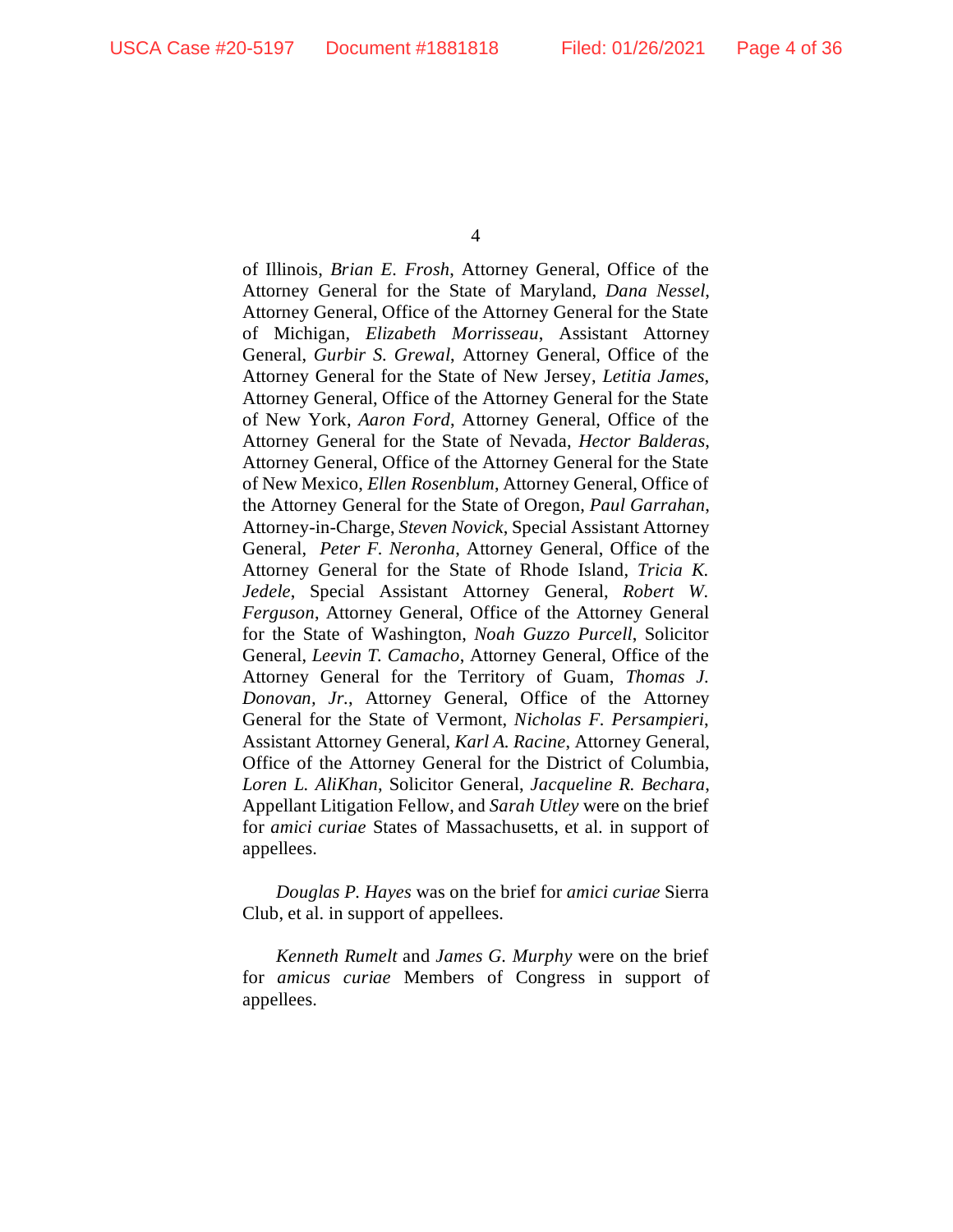*Mary Kathryn Nagle* was on the brief for *amicus curiae*  National Indigenous Women's Resource Center, Inc. in support of appellees.

Before: TATEL and MILLETT, *Circuit Judges*, and SENTELLE, *Senior Circuit Judge*.

### Opinion for the Court filed by *Circuit Judge* TATEL.

TATEL, *Circuit Judge*: Lake Oahe, created when the United States Army Corps of Engineers flooded thousands of acres of Sioux lands in the Dakotas by constructing the Oahe Dam on the Missouri River, provides several successor tribes of the Great Sioux Nation with water for drinking, industry, and sacred cultural practices. Passing beneath Lake Oahe's waters, the Dakota Access Pipeline transports crude oil from North Dakota to Illinois. Under the Mineral Leasing Act, 30 U.S.C. § 185, the pipeline could not traverse the federally owned land at the Oahe crossing site without an easement from the Corps. The question presented here is whether the Corps violated the National Environmental Policy Act, 42 U.S.C. § 4321, by issuing that easement without preparing an environmental impact statement despite substantial criticisms from the Tribes and, if so, what should be done about that failure. We agree with the district court that the Corps acted unlawfully, and we affirm the court's order vacating the easement while the Corps prepares an environmental impact statement. But we reverse the court's order to the extent it directed that the pipeline be shut down and emptied of oil.

### **I.**

"In order to 'create and maintain conditions under which man and nature can exist in productive harmony,' the National Environmental Protection Act (NEPA), 42 U.S.C. § 4331(a),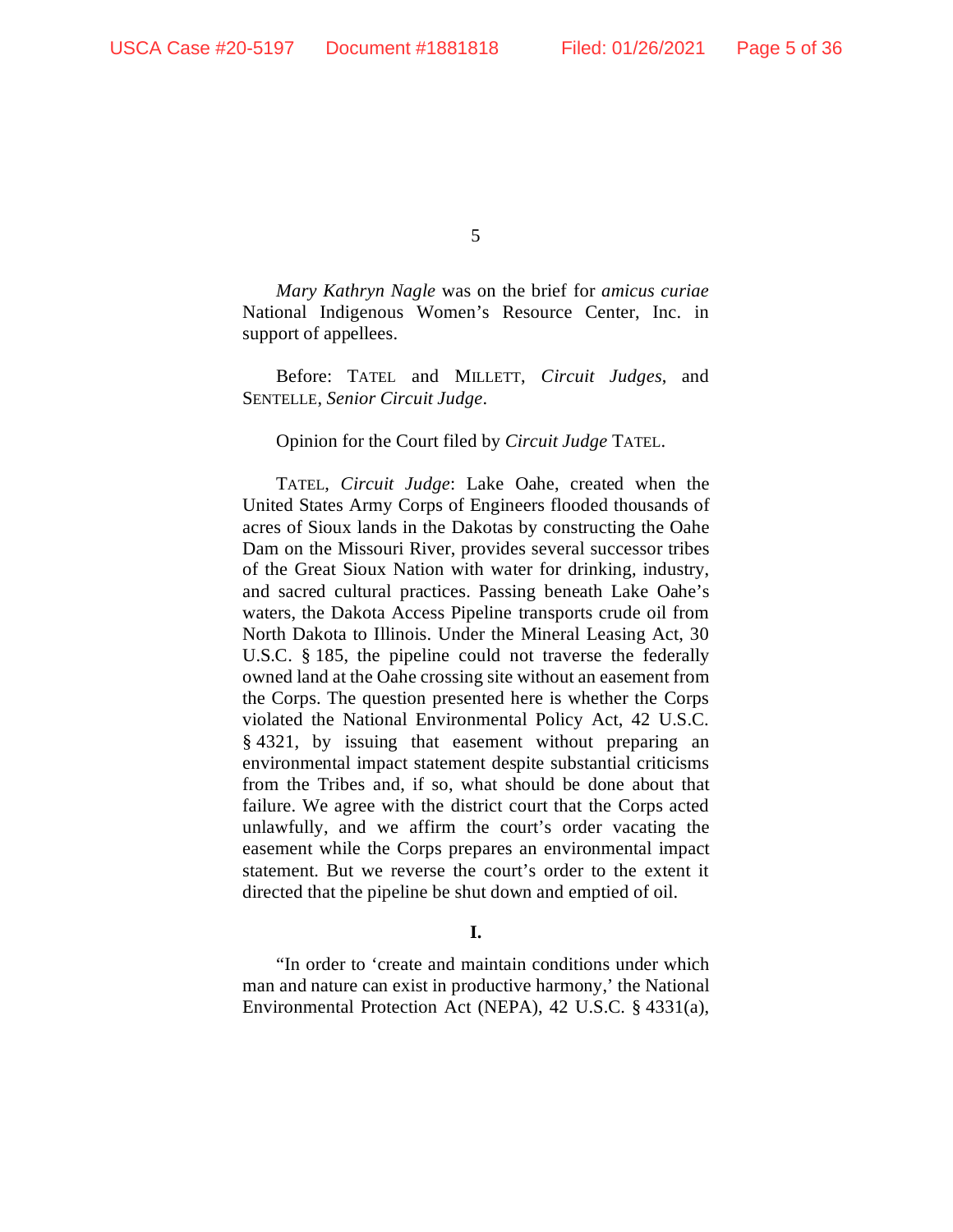requires any federal agency issuing a construction permit, opening new lands to drilling, or undertaking any other 'major' project to take a hard look at the project's environmental consequences, *id.* § 4332(2)(C) . . . ." *National Parks Conservation Association v. Semonite*, 916 F.3d 1075, 1077 (D.C. Cir. 2019). "To this end, the agency must develop an environmental impact statement (EIS) that identifies and rigorously appraises the project's environmental effects, unless it finds that the project will have 'no significant impact.'" *Id.* (quoting 40 C.F.R. § 1508.9(a)(1)). "If *any* 'significant' environmental impacts might result from the proposed agency action[,] then an EIS must be prepared *before* agency action is taken." *Grand Canyon Trust v. FAA*, 290 F.3d 339, 340 (D.C. Cir. 2002) (quoting *Sierra Club v. Peterson*, 717 F.2d 1409, 1415 (D.C. Cir. 1983)). Preparing an EIS is a significant undertaking, requiring the agency to "consult with and obtain the comments of" other relevant agencies and publish a "detailed statement" about the action's environmental effects. 42 U.S.C. § 4332(2)(C).

"Whether a project has significant environmental impacts, thus triggering the need to produce an EIS, depends on its 'context' (regional, locality) and 'intensity' ('severity of impact')." *National Parks*, 916 F.3d at 1082 (quoting 40 C.F.R. § 1508.27 (2018)). The operative regulations (since amended, Update to the Regulations Implementing the Procedural Provisions of the National Environmental Policy Act, 85 Fed. Reg. 43,304 (July 16, 2020)) enumerate ten factors that "should be considered" in assessing NEPA's "intensity" element. 40 C.F.R. § 1508.27(b) (2019). "Implicating any one of the factors may be sufficient to require development of an EIS." *National Parks*, 916 F.3d at 1082. This case concerns the fourth factor— "[t]he degree to which the effects on the quality of the human environment are likely to be highly controversial." 40 C.F.R. § 1508.27(b)(4) (2019).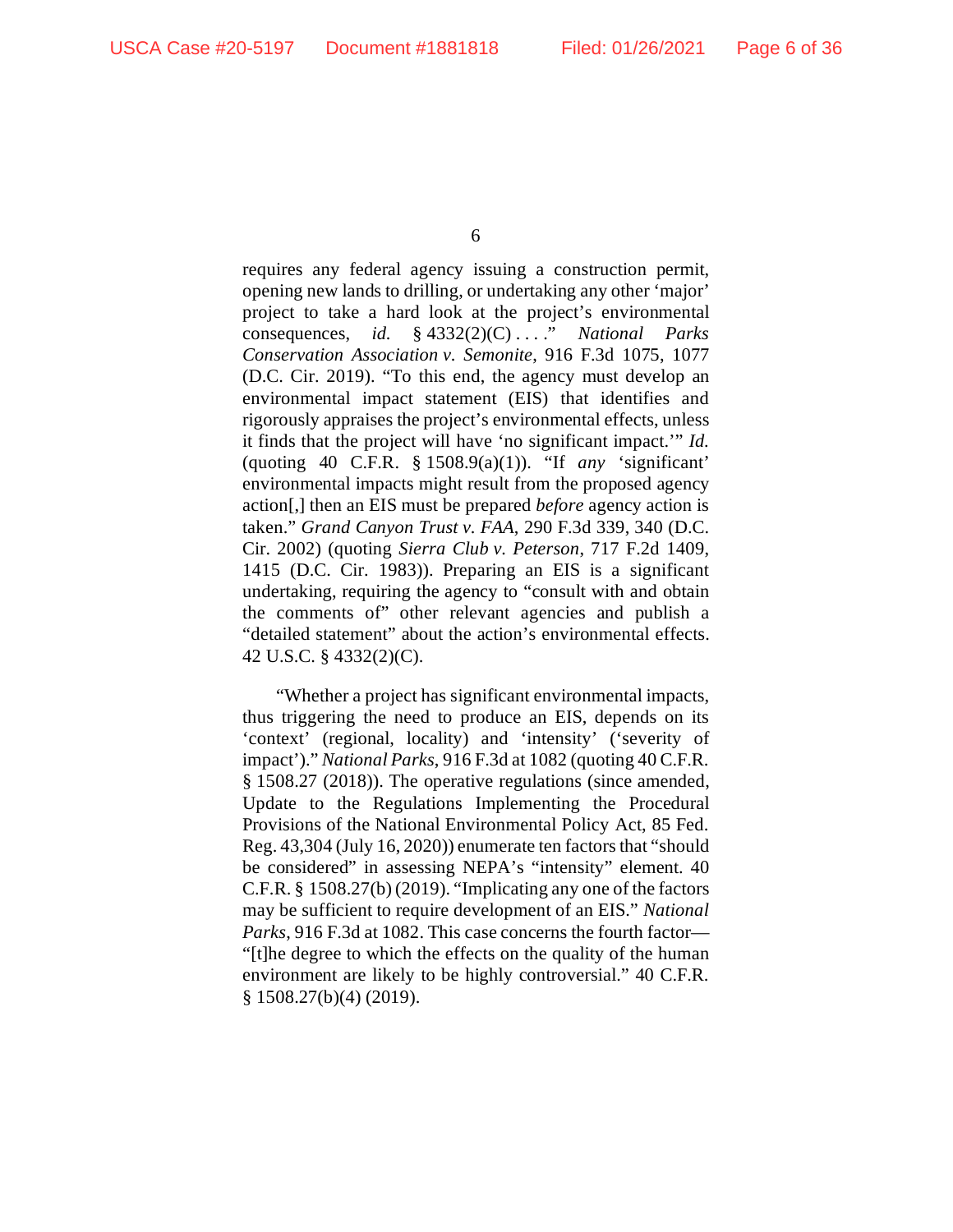The Dakota Access Pipeline (DAPL), nearly 1,200 miles long, is designed to move more than half a million gallons of crude oil from North Dakota to Illinois each day. *Standing Rock Sioux Tribe v. U.S. Army Corps of Engineers* (*Standing Rock III*), 255 F. Supp. 3d 101, 114 (D.D.C. 2017). DAPL crosses many waterways, including Lake Oahe, an artificial reservoir in the Missouri River created when the Corps constructed a dam in 1958. The dam's construction and Lake Oahe's creation flooded 56,000 acres of the Standing Rock Reservation and 104,420 acres of the Cheyenne River Sioux Tribe's trust lands. *Id.* The Tribes now rely on Lake Oahe's water for drinking, agriculture, industry, and sacred religious and medicinal practices. *Id.* As the Standing Rock Sioux Tribe explained:

Lake Oahe is the source of life for the Tribe. It provides drinking water for over 4,200 people on the Reservation. It is the source of water for irrigation and other economic pursuits central to the Tribal economy. And it provides the habitat for fish and wildlife on the Reservation upon which tribal members rely for subsistence, cultural, and recreational purposes. Moreover, the Tribe's traditions provide that water is more than just a resource, it is sacred—as water connects all of nature and sustains life.

Letter from Dave Archambault II, Chairman, Standing Rock Sioux Tribe, to Lowry A. Crook, Principal Deputy Assistant Secretary for Civil Works, Office of the Assistant Secretary for the Army, and Col. John Henderson, P.E., District Commander, U.S. Army Corps of Engineers—Omaha District (Mar. 24, 2016), Appendix (A.) 318.

<sup>7</sup>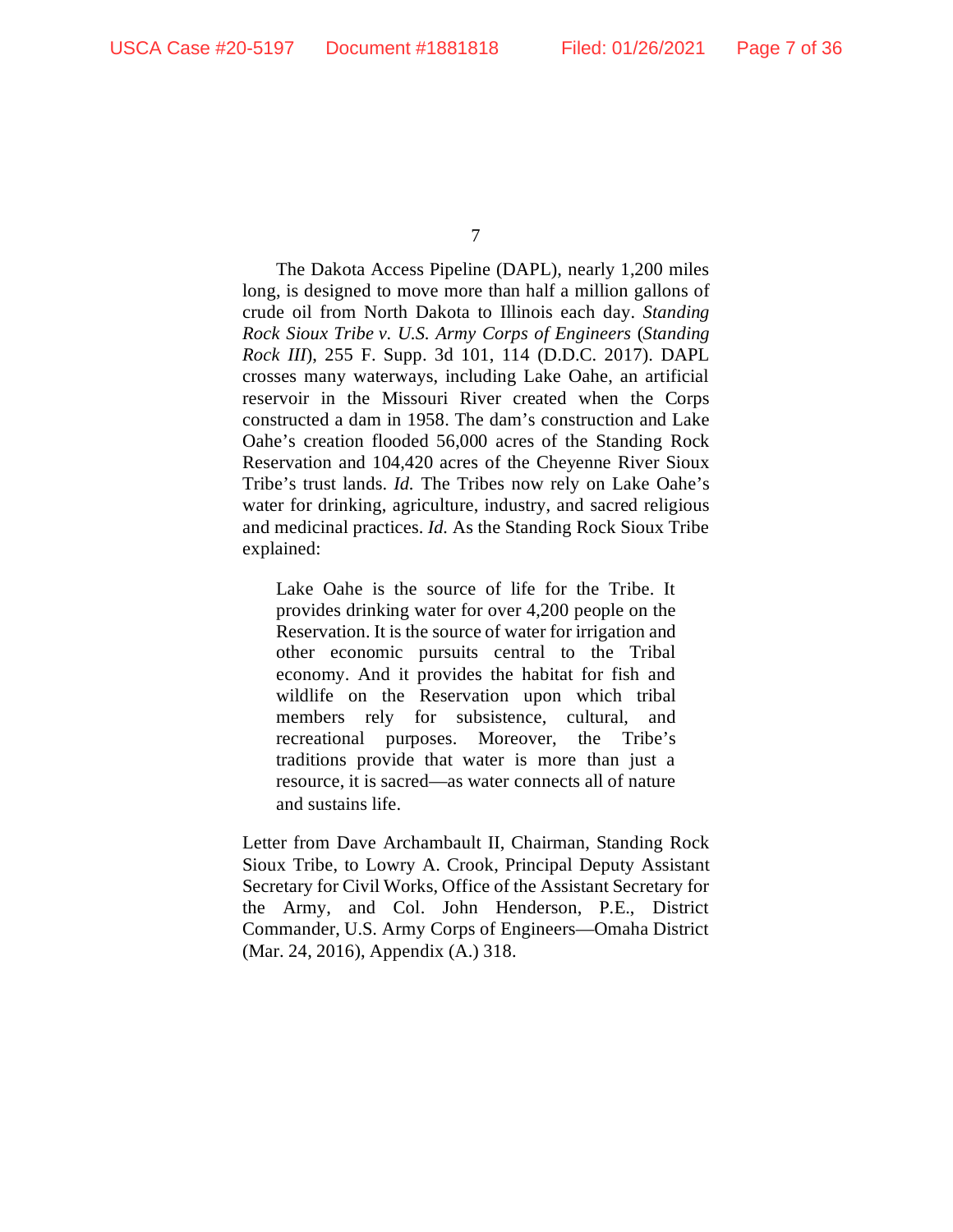Oil pipelines crossing federally regulated waters like Lake Oahe require federal approval. *See Standing Rock III*, 255 F. Supp. 3d at 114. In June 2014, Dakota Access, formed to construct and own DAPL, notified the Corps that it intended to construct a portion of DAPL under Lake Oahe, just half a mile north of the Standing Rock Reservation. *Id.* To do so, Dakota Access needed, among other things, a real-estate easement from the Corps under the Mineral Leasing Act (MLA), 30 U.S.C. § 185.

In December 2015, the Corps published and sought public comment on a Draft Environmental Assessment (EA) finding that the construction would have no significant environmental impact. *Standing Rock III*, 255 F. Supp. 3d at 114–15. The Tribes submitted comments voicing a range of concerns. Relevant here, the Tribes contended that the Corps had insufficiently analyzed the risks and consequences of an oil spill.

Two federal agencies also raised concerns. The Department of the Interior requested that the Corps prepare an EIS given the pipeline's potential impact on trust resources, criticizing the Corps for "not adequately justify[ing] or otherwise support[ing] its conclusion that there would be no significant impacts upon the surrounding environment and community." Letter from Lawrence S. Roberts, Acting Assistant Secretary—Indian Affairs, U.S. Department of the Interior, to Brent Cossette, U.S. Army Corps of Engineers, Omaha District (Mar. 29, 2016), A. 385–86. The Environmental Protection Agency (EPA) registered its concern that the Draft EA "lack[ed] sufficient analysis of direct and indirect impacts to water resources," though it requested additional information and mitigation in the EA rather than preparation of an EIS. Letter from Philip S. Strobel, Director, NEPA Compliance and Review Program Office of Ecosystems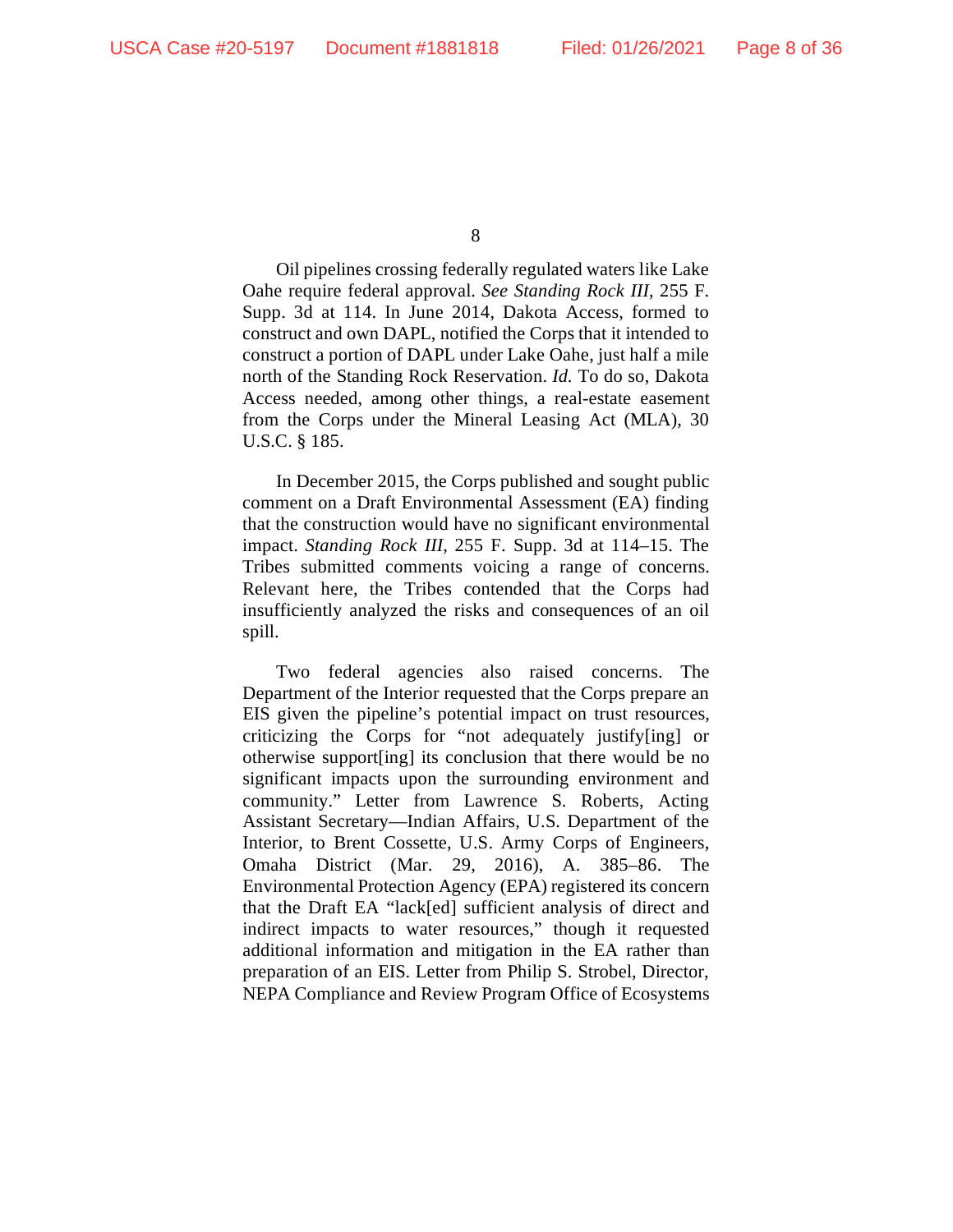Protection and Remediation, EPA, to Brent Cossette, U.S. Army Corps of Engineers, Omaha District (Jan. 8, 2016), Reply Supplemental Appendix 1. But after becoming aware of the pipeline's proximity to the Standing Rock reservation, EPA supplemented its comments to note that, while it agreed with the Corps that there was "minimal risk of an oil spill," it worried, based on its "experience in spill response," that a break or leak could nonetheless significantly affect water resources. Letter from Philip S. Strobel, Director, NEPA Compliance and Review Program, Office of Ecosystems Protection and Remediation, EPA, to Brent Cossette, U.S. Army Corps of Engineers, Omaha District (Mar. 11, 2016), A. 389–90.

On July 25, 2016, the Corps published its Final EA and a "Mitigated Finding of No Significant Impact" (Mitigated FONSI). The Mitigated FONSI explained that, given the Corps's adoption of various mitigation measures, including horizontal directional drilling, the Lake Oahe crossing would not "significantly affect the quality of the human environment" and that an EIS was therefore unnecessary.

Shortly after the Final EA's release, Standing Rock sued the Corps for declaratory and injunctive relief under NEPA (and several other federal laws not at issue in this appeal). *Standing Rock III*, 255 F. Supp. 3d at 116–17. Dakota Access and the Cheyenne River Sioux Tribe intervened on opposing sides, and Cheyenne River filed a separate complaint adding additional claims. *Id.* at 117. Though the district court denied the Tribes' request for a preliminary injunction on September 9, 2016, the Departments of Justice, Interior, and the Army immediately issued a joint statement explaining that the Corps would not issue an MLA easement and that construction would not move forward until the Army could determine whether

<sup>9</sup>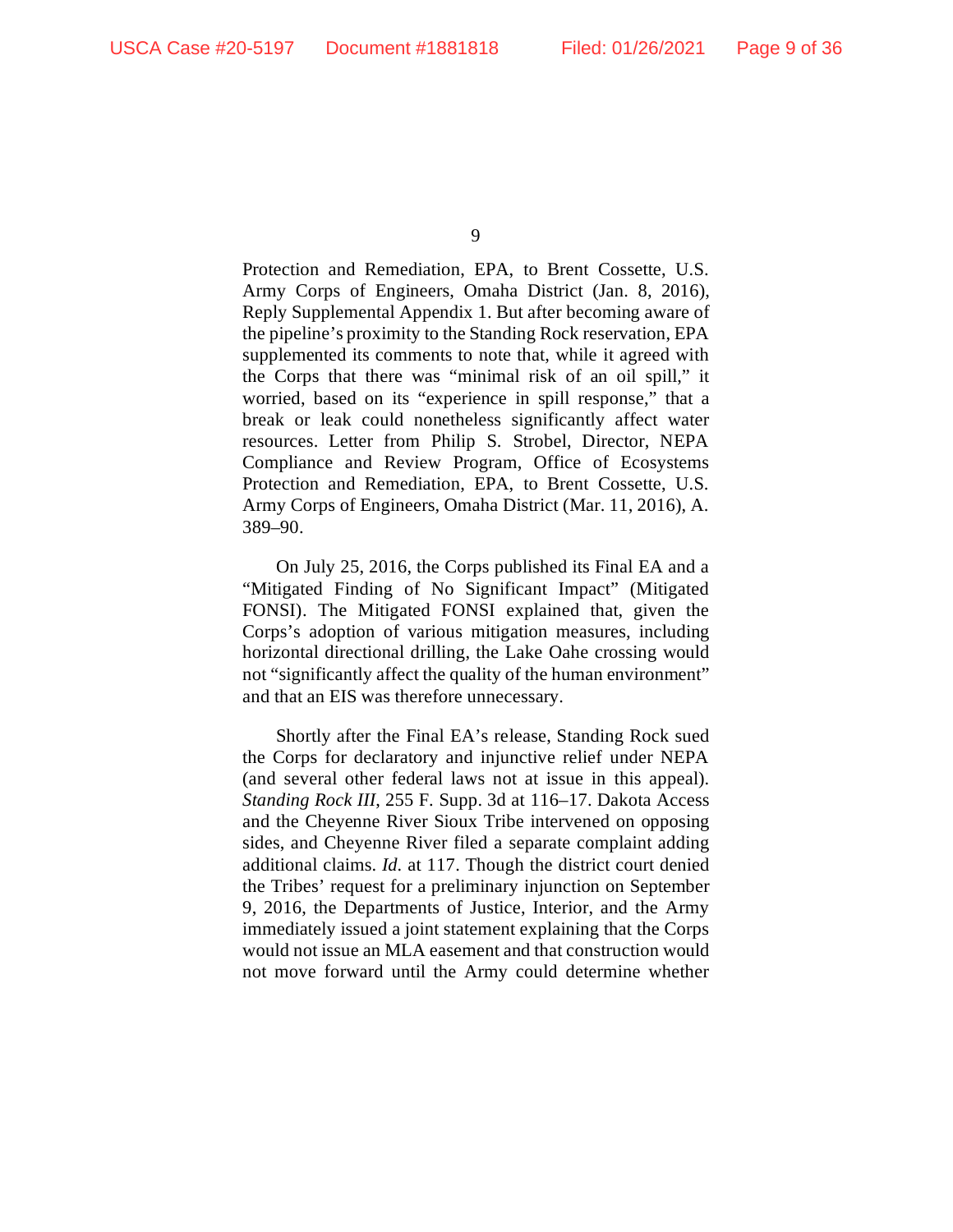reconsideration of any of its previous decisions was necessary. *Id.*

Following that statement, Standing Rock submitted several letters to the Assistant Secretary of the Army for Civil Works, who oversees the portion of the Corps's mission that includes issuing permits for pipelines like DAPL. Those letters raised concerns about the EA's spill risk analysis. The tribe also submitted an expert review of the EA from an experienced pipeline consultant who concluded that the assessment was "seriously deficient and [could not] support the finding of no significant impact, even with the proposed mitigations." Accufacts Review of the U.S. Army Corps of Engineers Environmental Assessment for the Dakota Access Pipeline (Oct. 28, 2016), A. 837–46. Following the Corps's internal review, the Assistant Secretary stood by her prior decision, but nonetheless concluded that the historical relationship between the affected tribes and the federal government "merit[ed] additional analysis, more rigorous exploration and evaluation of reasonable siting alternatives, and greater public and tribal participation and comments." Memorandum from Jo-Ellen Darcy, Assistant Secretary of the Army (Civil Works) (Dec. 4, 2016), A. 260; *see Standing Rock III*, 255 F. Supp. 3d at 117– 18.

During the ensuing review, both Standing Rock and the Oglala Sioux Tribe submitted additional comments and analysis. The Corps solicited Interior's opinion on the pipeline, Interior's Solicitor responded with a recommendation that the Corps prepare an EIS, and the Secretary of the Army for Civil Works issued a memorandum directing the Army not to grant an easement prior to preparation of an EIS. *See Standing Rock III*, 255 F. Supp. 3d at 118–19. On January 18, 2017, the Assistant Secretary of the Army for Civil Works published in the Federal Register a notice of intent to prepare an EIS. *See*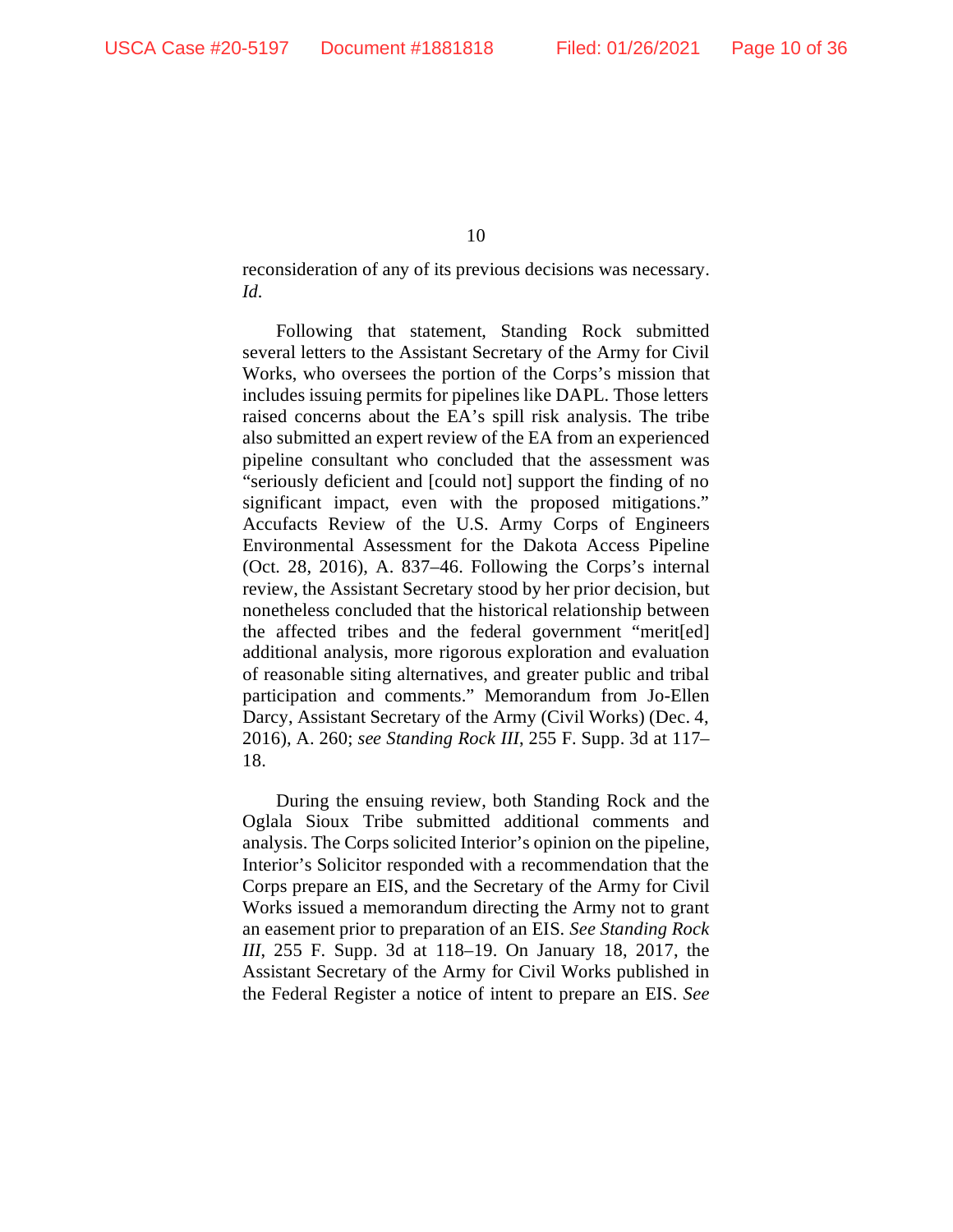Notice of Intent to Prepare an EIS in Connection with Dakota Access, LLC's Request for an Easement to Cross Lake Oahe, North Dakota, 82 Fed. Reg. 5,543 (Jan. 18, 2017).

Two days later, a new administration took office, and the government's position changed significantly. In a January 24 memorandum, the President directed the Secretary of the Army to instruct the Corps and the Assistant Secretary for Civil Works to expedite DAPL approvals and consider whether to rescind or modify the Notice of Intent to Prepare an EIS. Memorandum of January 24, 2017, Construction of the Dakota Access Pipeline, 82 Fed. Reg. 8,661 (Jan. 30, 2017). The Army in turn concluded that the record supported granting an easement and that no EIS or further supplementation was necessary.

The Corps granted the easement on February 8, 2017, and after the district court denied Cheyenne River's motion for a preliminary injunction and temporary restraining order, both the Tribes and the Corps moved for partial summary judgment on several claims. The district court concluded that the Corps's decision not to issue an EIS violated NEPA by failing to adequately consider three issues: whether the project's effects were likely to be "highly controversial," the impact of a hypothetical oil spill on the Tribes' fishing and hunting rights, and the environmental-justice effects of the project. *Standing Rock III*, 255 F. Supp. 3d at 111–12. It accordingly remanded the matter to the agency to address those three issues. *Id.* at 160–61.

After the Corps completed its remand analysis in February 2019, the parties again moved for summary judgment, with the Tribes arguing that the Corps failed to remedy its NEPA violations and pressing several other non-NEPA claims. *Standing Rock Sioux Tribe v. U.S. Army Corps of Engineers*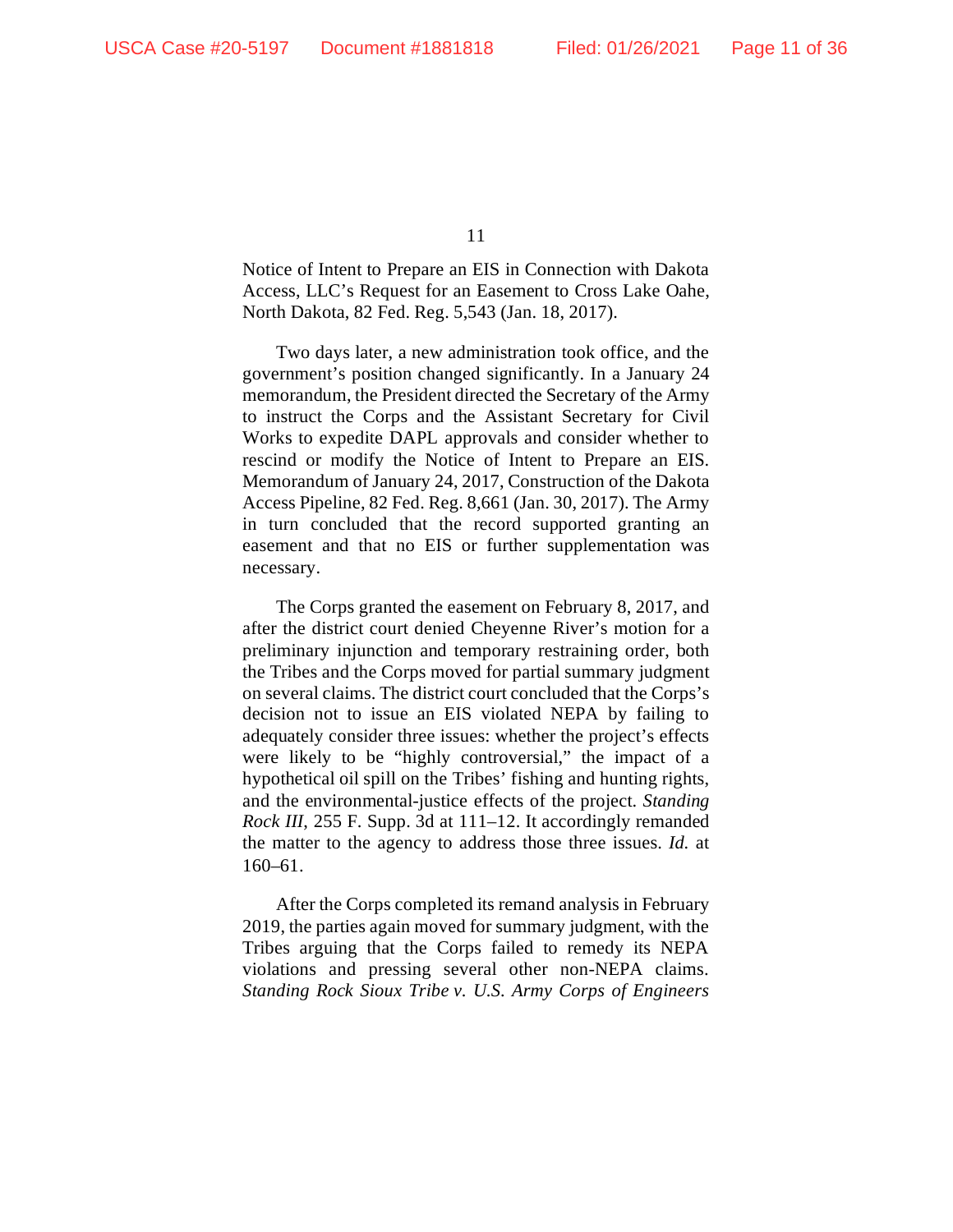(*Standing Rock V*), 440 F. Supp. 3d 1, 11 (D.D.C. 2020). Based on its examination of four topics of criticism out of "many . . . to choose from," *id.* at 17, the district court concluded that "many commenters in this case pointed to serious gaps in crucial parts of the Corps'[s] analysis," demonstrating that the easement's effects were "likely to be highly controversial," *id.* at 26 (internal quotation marks omitted). It therefore remanded to the agency for it to complete an EIS but reserved the question whether the easement should be vacated during the remand. *Id.* at 29–30. Following additional briefing, the court concluded that vacatur was warranted, *Standing Rock Sioux Tribe v. U.S. Army Corps of Engineers* (*Standing Rock VII*), 471 F. Supp. 3d 71, 87 (D.D.C. 2020), and ordered that "Dakota Access shall shut down the pipeline and empty it of oil by August 5, 2020," Order, *Standing Rock Sioux Tribe v. U.S. Army Corps of Engineers*, No. 16-cv-01534-JEB, at 2 (D.D.C. July 6, 2020), ECF No. 545.

The Corps and Dakota Access now appeal the district court's order remanding for preparation of an EIS, as well as its separate order granting vacatur of the pipeline's MLA easement and ordering that the pipeline be shut down. While this appeal was pending, a motions panel denied the Corps's request to stay the vacatur of the easement but granted its request to stay the district court's order to the extent it enjoined the pipeline's use. Order, *Standing Rock Sioux Tribe v. U.S. Army Corps of Engineers*, No. 20-5197, at 1 (D.C. Cir. Aug. 5, 2020) (August 5 Order).

# **II.**

The Corps, together with Dakota Access, challenges the district court's conclusion that the effects of the Corps's easement decision were "likely to be highly controversial" under NEPA. A decision is "highly controversial," we explained in *National Parks Conservation Association v.*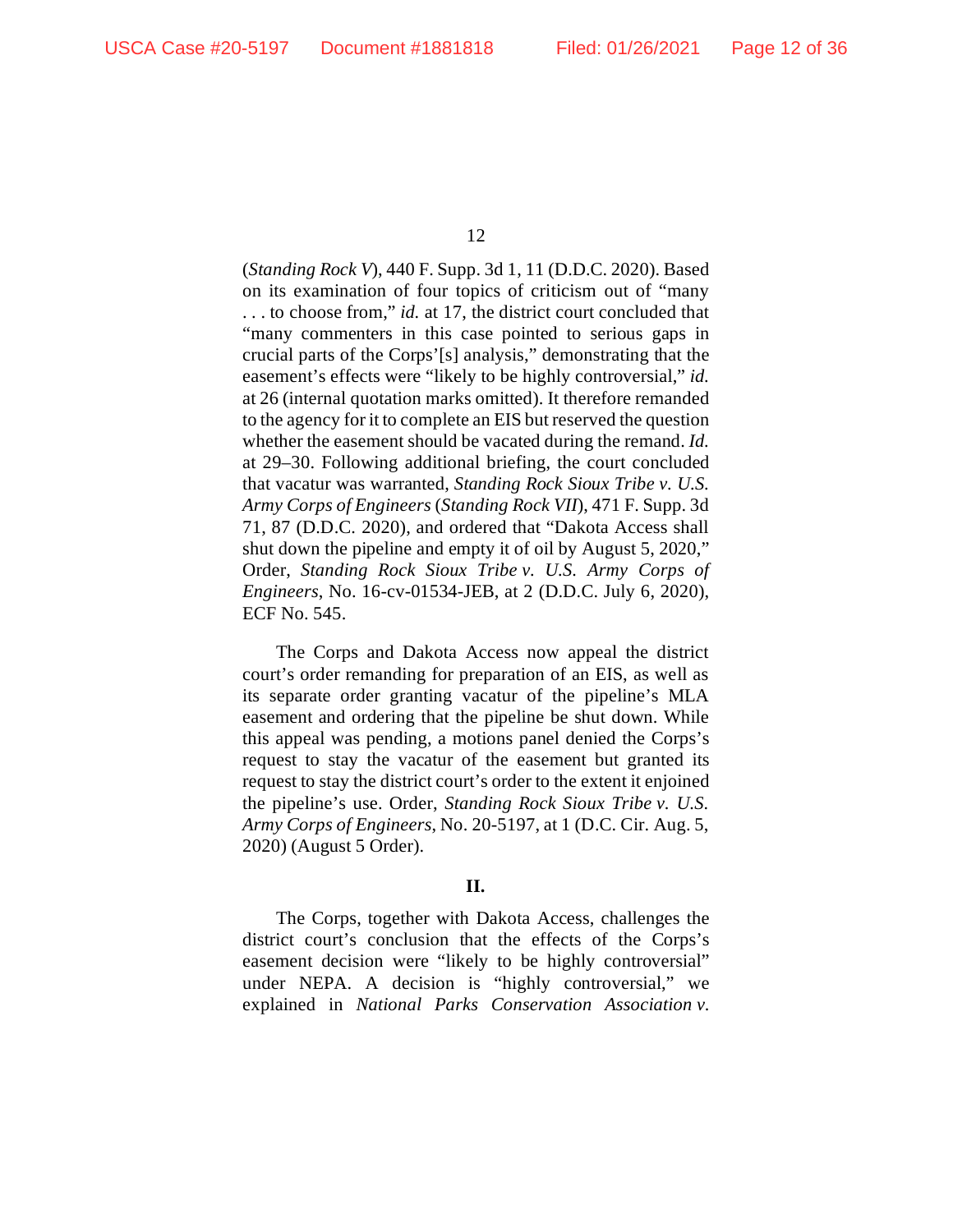*Semonite*, if a "substantial dispute exists as to the size, nature, or *effect* of the major federal action." 916 F.3d at 1083 (internal quotation marks omitted). But not just any criticism renders the effects of agency action "highly controversial." Rather, "*something more* is required for a highly controversial finding besides the fact that some people may be highly agitated and be willing to go to court over the matter." *Id.* (internal quotation marks omitted).

In *National Parks*, we clarified what more is required. There, we considered the Corps's decision to forgo an EIS before approving a permit authorizing an electrical infrastructure project in a historically significant area. "[T]he Corps's assessment of the scope of the Project's effects ha[d] drawn consistent and strenuous opposition, often in the form of concrete objections to the Corps's analytical process and findings, from agencies entrusted with preserving historical resources and organizations with subject-matter expertise." *Id.* at 1086. Because those criticisms reflected "the considered responses . . . of highly specialized governmental agencies and organizations" rather than "the hyperbolic cries of . . . not-inmy-backyard neighbors," we found the effects of the Corps's decision "highly controversial." *Id.* at 1085–86. "[R]epeated criticism from many agencies who serve as stewards of the exact resources at issue, not to mention consultants and organizations with on-point expertise, surely rises to more than mere passion." *Id.* at 1085. And while the Corps "did acknowledge and try to address [those] concerns," that was not enough to put the controversy to rest. *Id.* at 1085–86. "The question is not whether the Corps attempted to resolve the controversy, but whether it succeeded." *Id*. Indeed, an EIS is perhaps especially warranted where an agency explanation confronts but fails to resolve serious outside criticism, leaving a project's effects uncertain. "Congress created the EIS process to provide robust information in situations . . . where, following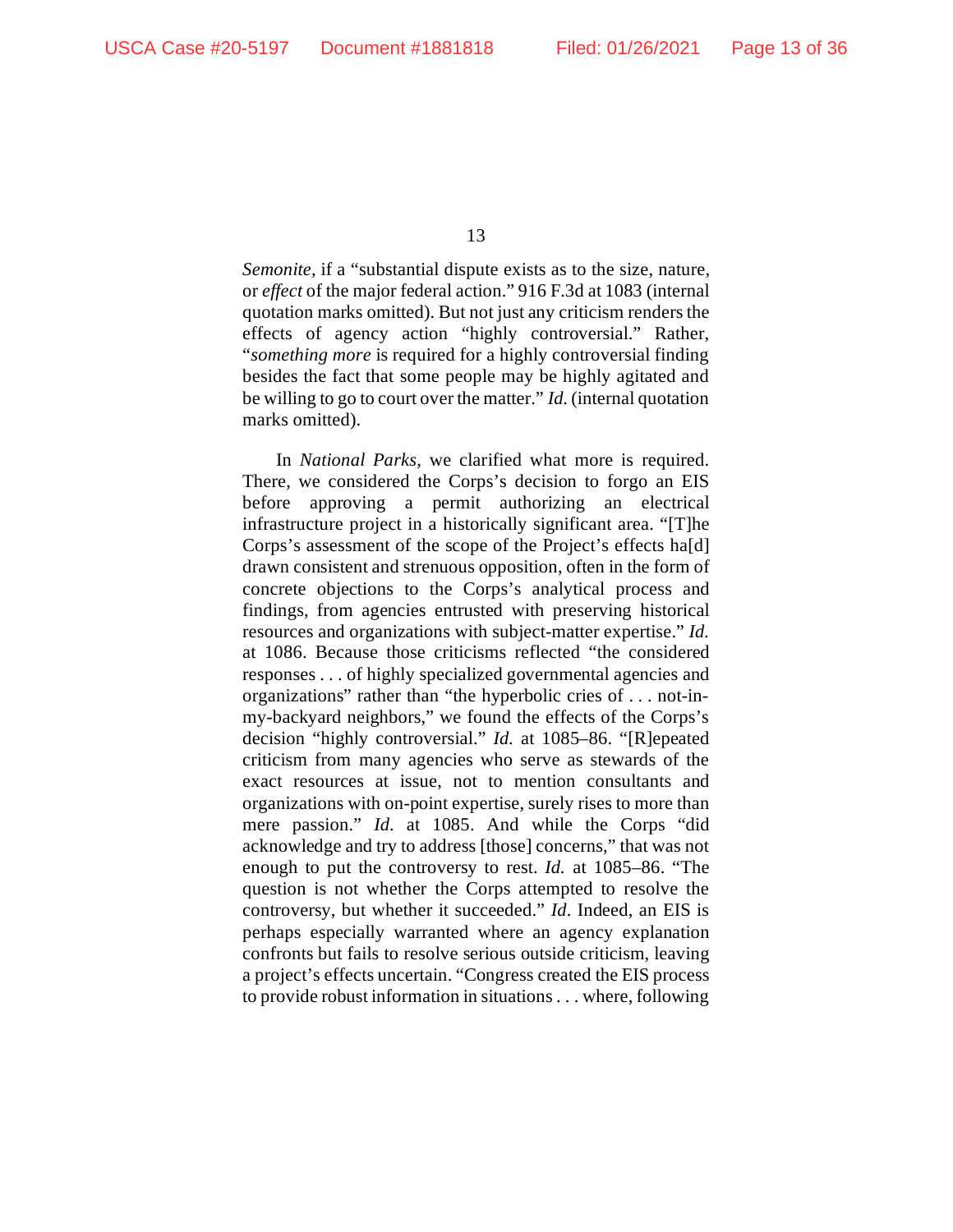an environmental assessment, the scope of a project's impacts remains both uncertain and controversial." *Id.* at 1087–88.

The Corps and Dakota Access advance two arguments: that, in relying on *National Parks*, the "district court applied the wrong legal standard," Appellant's Br. 14, and that the Corps adequately addressed the four specific disputes on which the district court relied in finding the effects of the Corps's easement decision likely to be highly controversial. We disagree as to both.

The Corps offers two bases for distinguishing this case from *National Parks*. First, it argues that here, in contrast to in *National Parks*, "the Corps'[s] efforts to respond to the Tribes' criticisms were not 'superficial.'" Appellant's Br. 19. That distinction, however, rests on an inaccurate description of *National Parks*. Contrary to the Corps's claim that we deemed "superficial and inadequate" the Corps's response to criticisms, we pointedly explained that we took "no position on the adequacy of the Corps's alternatives analyses." *National Parks*, 916 F.3d at 1088. Instead, we noted only that other agencies had expressed concerns about the superficiality and inadequacy of the Corps's efforts. *Id.* Furthermore, the Corps's position that a response to criticism suffices so long as it is not "superficial" is hard to square with our statement in *National Parks* that "[t]he question is not whether the Corps attempted to resolve the controversy, but whether it succeeded." *Id.* at 1085–86. The decisive factor is not the volume of ink spilled in response to criticism, but whether the agency has, through the strength of its response, convinced the court that it has materially addressed and resolved serious objections to its analysis, a matter requiring us to delve into the details of the Tribes' criticisms—to which we shall turn momentarily.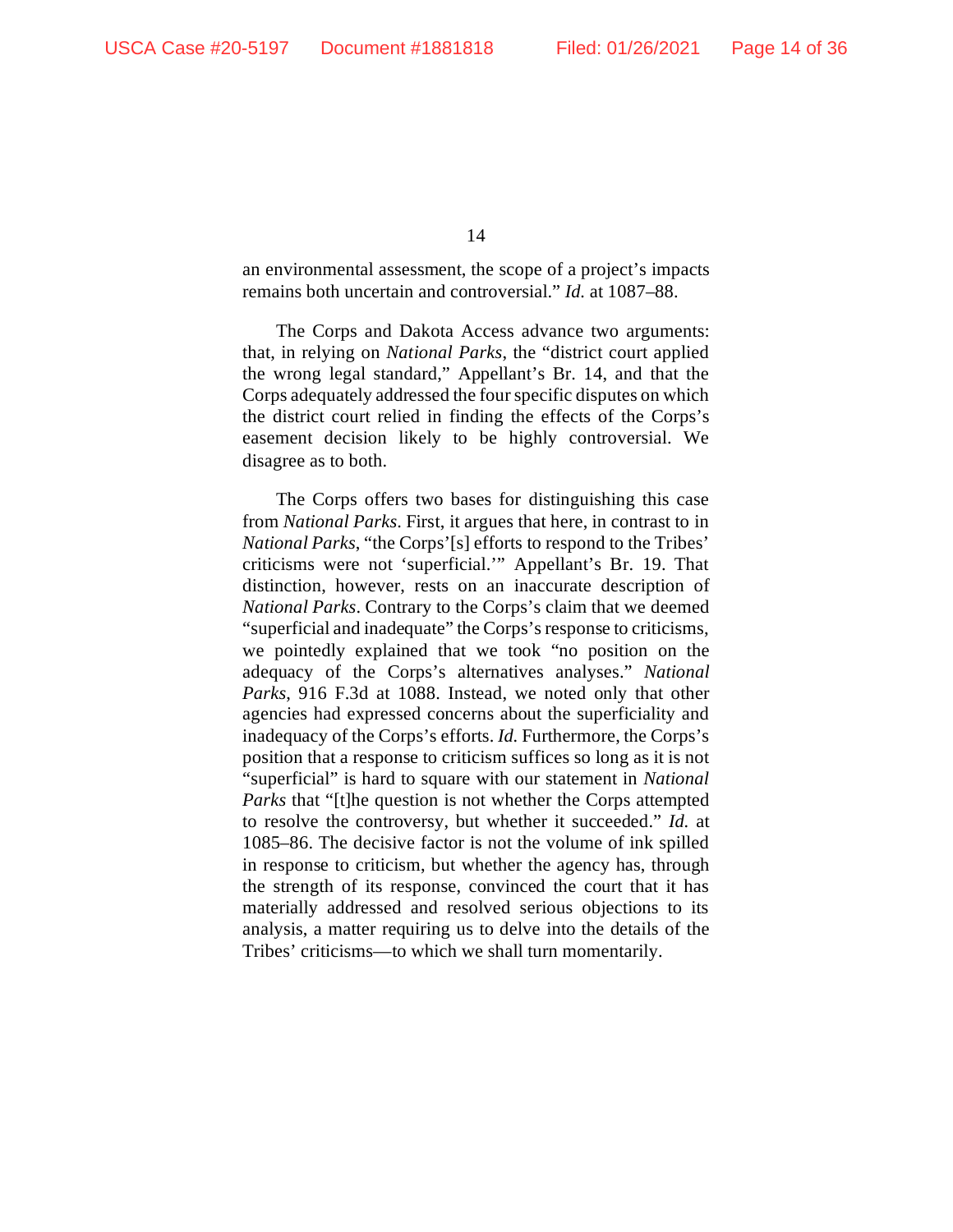As a second basis for distinguishing *National Parks*, the Corps emphasizes that the "opposition here has come from the Tribes and their consultants, not from disinterested public officials." Appellant's Br. 20. But the Tribes are not, as Dakota Access suggested at oral argument, "quintessential . . . not-inmy-backyard neighbors." Oral Arg. Tr. 97:17–18. They are sovereign nations with at least some stewardship responsibility over the precise natural resources implicated by the Corps's analysis. "Indian tribes within Indian country are," the Supreme Court has declared, "a good deal more than private, voluntary organizations." *Merrion v. Jicarilla Apache Tribe*, 455 U.S. 130, 140 (1982) (internal quotation marks omitted). Rather, they are "domestic dependent nations that exercise inherent sovereign authority over their members and territories" and the resources therein. *Oklahoma Tax Commission v. Citizen Band Potawatomi Indian Tribe of Oklahoma*, 498 U.S. 505, 509 (1991) (internal quotation marks omitted);*see also New Mexico v. Mescalero Apache Tribe*, 462 U.S. 324, 335 (1983) ("We have held that tribes have the power to manage the use of [their] territory and resources by both members and nonmembers . . . ."); *Merrion*, 455 U.S. at 140 ("Indian tribes . . . . are unique aggregations possessing attributes of sovereignty over both their members and their territory." (internal quotation marks omitted)).

The Tribes' unique role and their government-togovernment relationship with the United States demand that their criticisms be treated with appropriate solicitude. Of course, as the Corps points out, the Tribes are not the federal government. But in *National Parks*, we emphasized the important role played by entities other than the federal government. There, criticism came from "highly specialized governmental agencies and organizations," including the Virginia Department of Historic Resources and several conservation groups. *National Parks*, 916 F.3d at 1084–85; *see*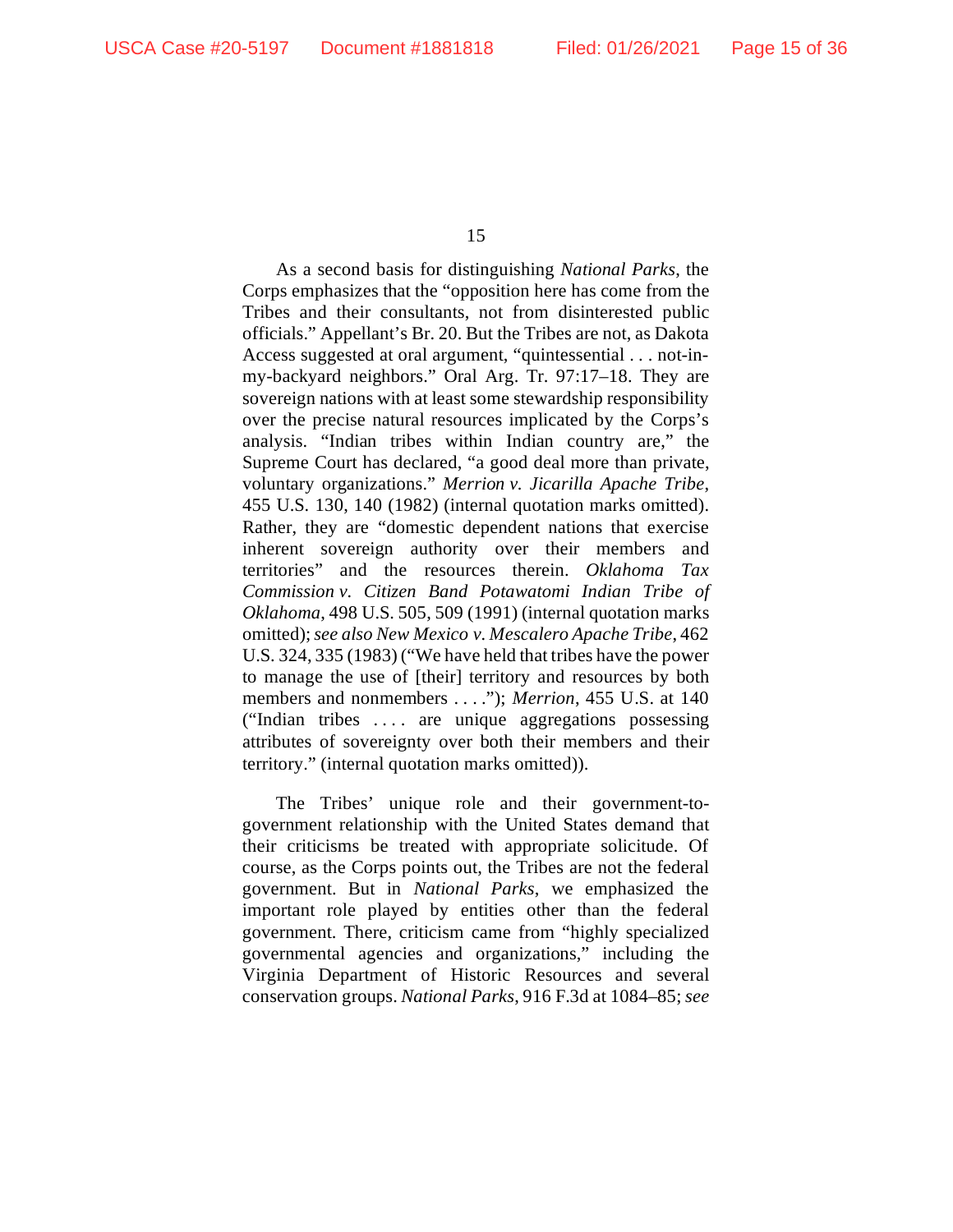*also North Carolina v. Federal Aviation Administration*, 957 F.2d 1125, 1131–33 (4th Cir. 1992) (finding "legitimate controversy" present where "[s]tate, local and federal officials, interested individuals," and a federal agency "expressed concern"); *Foundation for North American Wild Sheep v. U.S. Department of Agriculture*, 681 F.2d 1172, 1182 (9th Cir. 1982) (finding that criticism from "conservationists, biologists," two state agencies, and "other knowledgeable individuals" demonstrated the existence of "precisely the type of 'controversial' action for which an EIS must be prepared"); *Friends of the Earth, Inc. v. U.S. Army Corps of Engineers*, 109 F. Supp. 2d 30, 43 (D.D.C. 2000) (finding that a project was "genuinely and extremely controversial" where "three federal agencies," "one state agency," and the public "all disputed the Corps['s] evaluation"). The Tribes are of at least equivalent status.

With the proper legal framework in mind, we turn to the four disputed facets of the Corps's analysis that the district court found involved unresolved scientific controversies for purposes of NEPA's "highly controversial" factor.

# *DAPL's Leak Detection System*

The district court found that serious unresolved controversy existed concerning the effectiveness of DAPL's leak detection system. Specifically, it found that the 2012 Pipeline and Hazardous Materials Safety Administration (PHMSA) study submitted with Standing Rock's expert report "indicated an 80% failure rate in the type of leak-detection system employed by DAPL." *Standing Rock V*, 440 F. Supp. 3d at 18. The court went on to note that "the system was not even designed to detect leaks that constituted 1% or less of the pipe's flow rate," which could amount to 6,000 barrels a day. *Id.* Because the Corps "failed entirely to respond to" those deficiencies, the court found that the Corps had not succeeded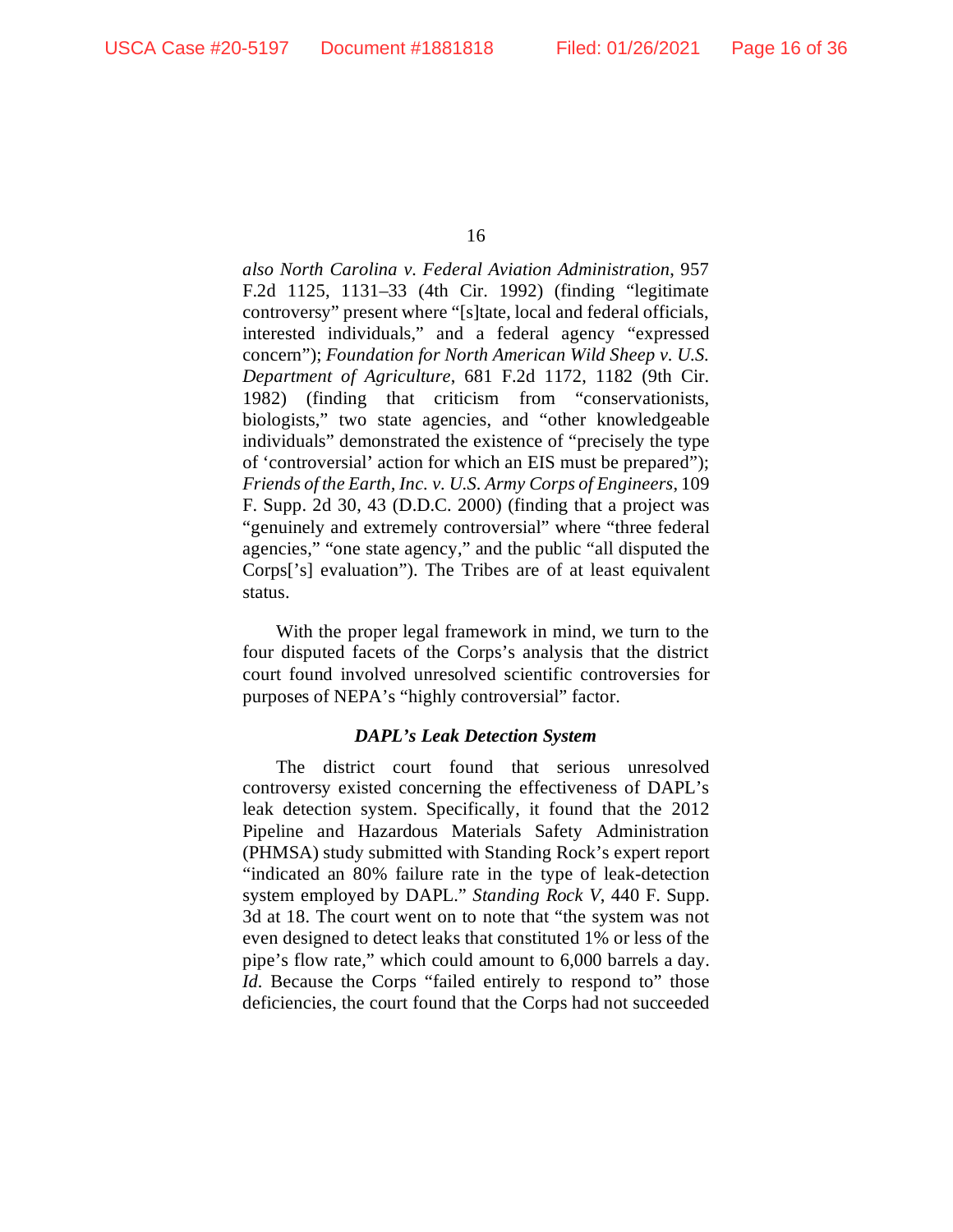in resolving the controversy presented by the study. *Id.* at 17–18.

On appeal, the Corps correctly points out that the 2012 PHMSA study does not reflect an 80% "failure rate." Rather, the study indicates that in 80% of all incidents where it was in use and "functional," the "computational pipeline monitoring" (CPM) system used by DAPL was not the first system to detect a leak. That the CPM system was commonly eclipsed by visual identification, however, casts serious, unaddressed doubt on the Corps's statement that the system will "detect the pressure drop from a pipeline rupture within seconds." Appellant's Br. 21 (internal quotation marks omitted). As the PHMSA study explains, "CPM systems by themselves did not appear to respond more often than personnel . . . or members of the public passing by the release incident." U.S. Department of Transportation, Pipeline and Hazardous Materials Safety Administration, Final Report Leak Detection Study 2-11 (Dec. 10, 2012). The Corps has failed to address the apparent disconnect, suggested by the PHMSA study, between the CPM system's historic performance and the agency's representations about its future utility. Indeed, the Corps acknowledges that it "did not explicitly discuss the 2012 PHMSA report" in its review. Appellant's Br. 22. The consequences of that oversight are especially significant since DAPL is buried deep underground and visual identification is therefore unlikely to make up for deficiencies in the CPM system, as it apparently has in the incidents included in the PHMSA study.

Attempting to discount the significance of the Corps's failure to consider the 2012 PHMSA study, the Corps and Dakota Access observe that the study included older pipelines and that the type of pinhole leaks the study suggests the CPM system might initially miss are rare. But as the district court noted, the Tribes' expert observed that "more recent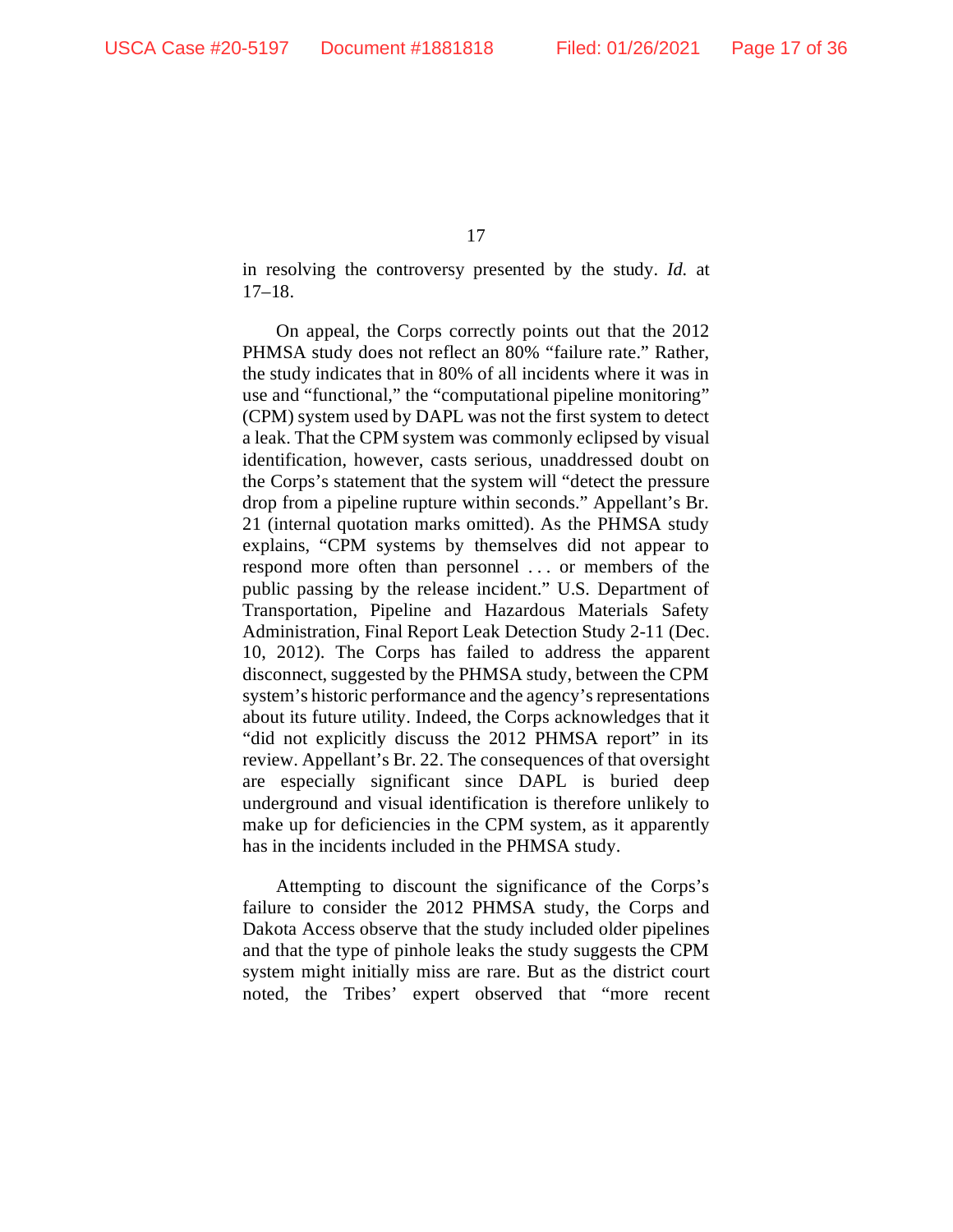investigations" corroborated the study's leak detection data. *Standing Rock V*, 440 F. Supp. 3d at 17 (internal quotation marks omitted). The Corps'sfailure to address the study cannot be justified by the mere fact that the study's data set includes *some* older pipelines.

As for the rarity of pinhole leaks, the Tribes pointed to "numerous examples of pipelines that leaked for hours or days after similar detection systems failed." Appellees' Br. 27. In one such instance, DAPL's own operator spilled 8,600 barrels of oil during a 12-day-long slow leak in 2016, even though the monitoring system in use there showed the exact same type of "detectable meter imbalance" that the Corps here claims will quickly alert DAPL's operators to a slow leak. *See* Supplemental Appendix (S.A.) 317–18. That same year, at another pipeline buried deep underground in North Dakota, an operator's leak detection system "registered an imbalance" and "notified the control room"—but the control room "misinterpreted its own data[.]" PHMSA, Post-Hearing Decision Confirming Corrective Action Order, Belle Fourche Pipeline Co. 5 (Mar. 24, 2017), https://primis.phmsa.dot.gov/ comm/reports/enforce/documents/520165013H/520165013H\_ HQ%20Post%20Hearing%20Decision%20Confirming%20C AO\_03242017.pdf. That led to a slow release of more than 12,600 barrels of oil into a nearby creek over at least a two-day period, until it was discovered by a rancher at the release site. *Id.* at 1–2; S.A. 711. So there is ample reason to believe that the magnitude of harm from such a leak could be substantial.

Appearing to acknowledge those troubling examples, the Corps discounts their significance by asserting that leaks will eventually be found. But how rapidly such leaks would be detected and their potential severity are key factors underlying the Corps's EA and precisely the issues called into question by the Tribes' unaddressed criticism. We also note that the volume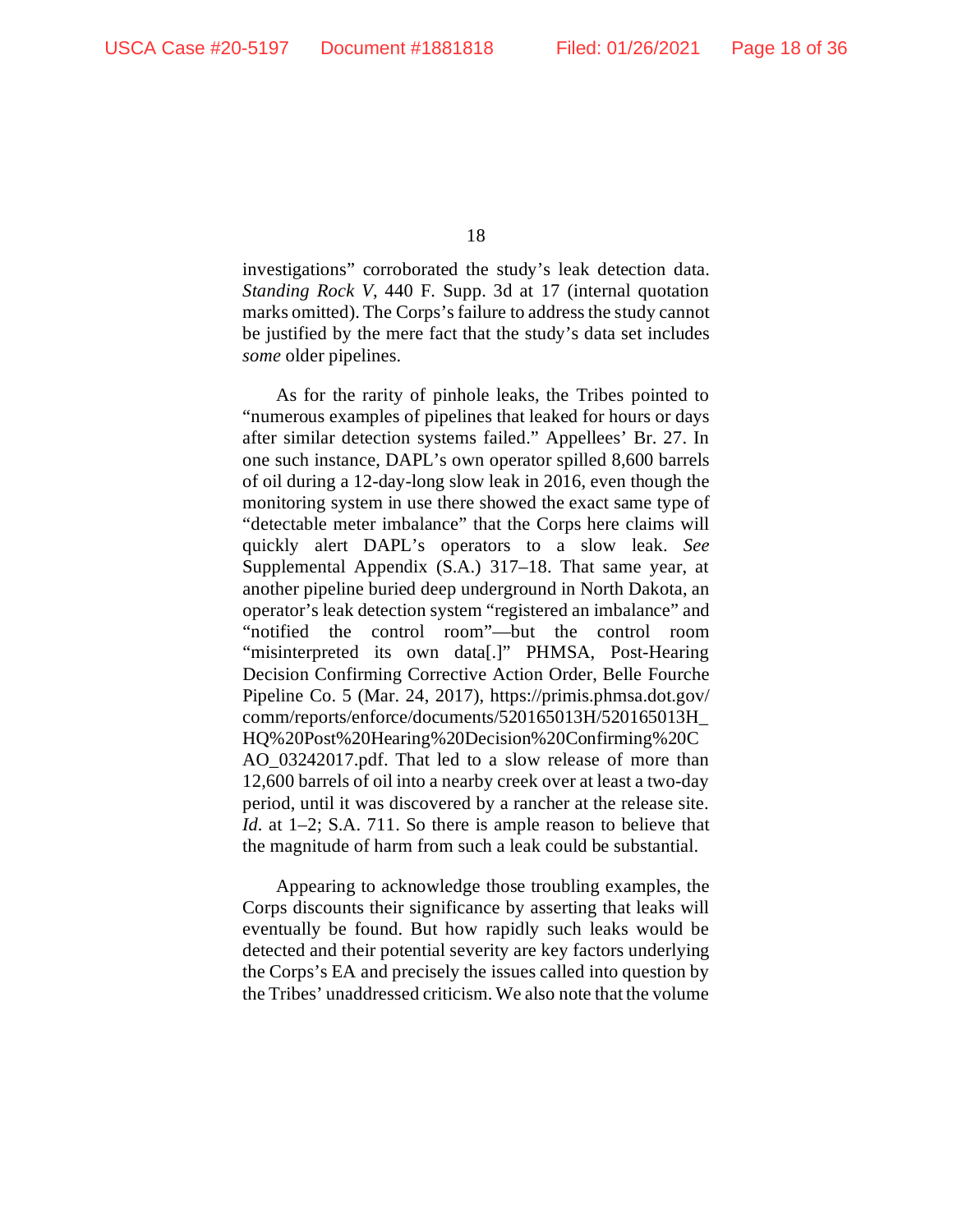of a one percent spill from a pinhole leak would double if the volume of oil placed in the pipeline were itself to double. And DAPL's operator has represented to its investors that it intends to double the amount of oil it places in the pipeline as early as this coming summer. *See Illinois approves expansion of Dakota Access oil pipeline*, Reuters, Oct. 15, 2020, https://www.reuters.com/article/us-energy-transfer-oilpipeline-illinois-idUSKBN2702DL. In any event, when asked why the EA did not evaluate the potential consequences of an undetected slow pinhole leak, the Corps responded that "there was no particular reason" it did not do so. Oral Arg. Tr. 12:8–9, *Standing Rock Sioux Tribe v. U.S. Army Corps of Engineers*, No. 16-cv-01534-JEB (D.D.C. Mar. 18, 2020), ECF No. 498. The Tribes' criticisms therefore present an unresolved controversy requiring the Corps to prepare an EIS.

## *DAPL's Operator Safety Record*

The district court found that the Corps's decision to rely in its risk analysis on general pipeline safety data, rather than DAPL's operator's specific safety record, rendered the effects of the Corps's decision highly controversial. We agree.

To analyze the Corps's risk assessment, Standing Rock retained as an expert "an attorney, investigator, and process safety practitioner with many decades of experience." Holmstrom Decl. ¶ 1, S.A. 79–80. The expert explained that "PHMSA data shows Sunoco," DAPL's operator, "has experienced 276 incidents in 2006–2016," which the expert described as "one of the lower performing safety records of any pipeline operator in the industry for spills and releases." *Id.* ¶ 9.

Here, as in the district court, "[t]he Corps focuse[s] its responses on defending the operator's performance record itself rather than on justifying its decision to not incorporate that record into its analysis." *Standing Rock V*, 440 F. Supp. 3d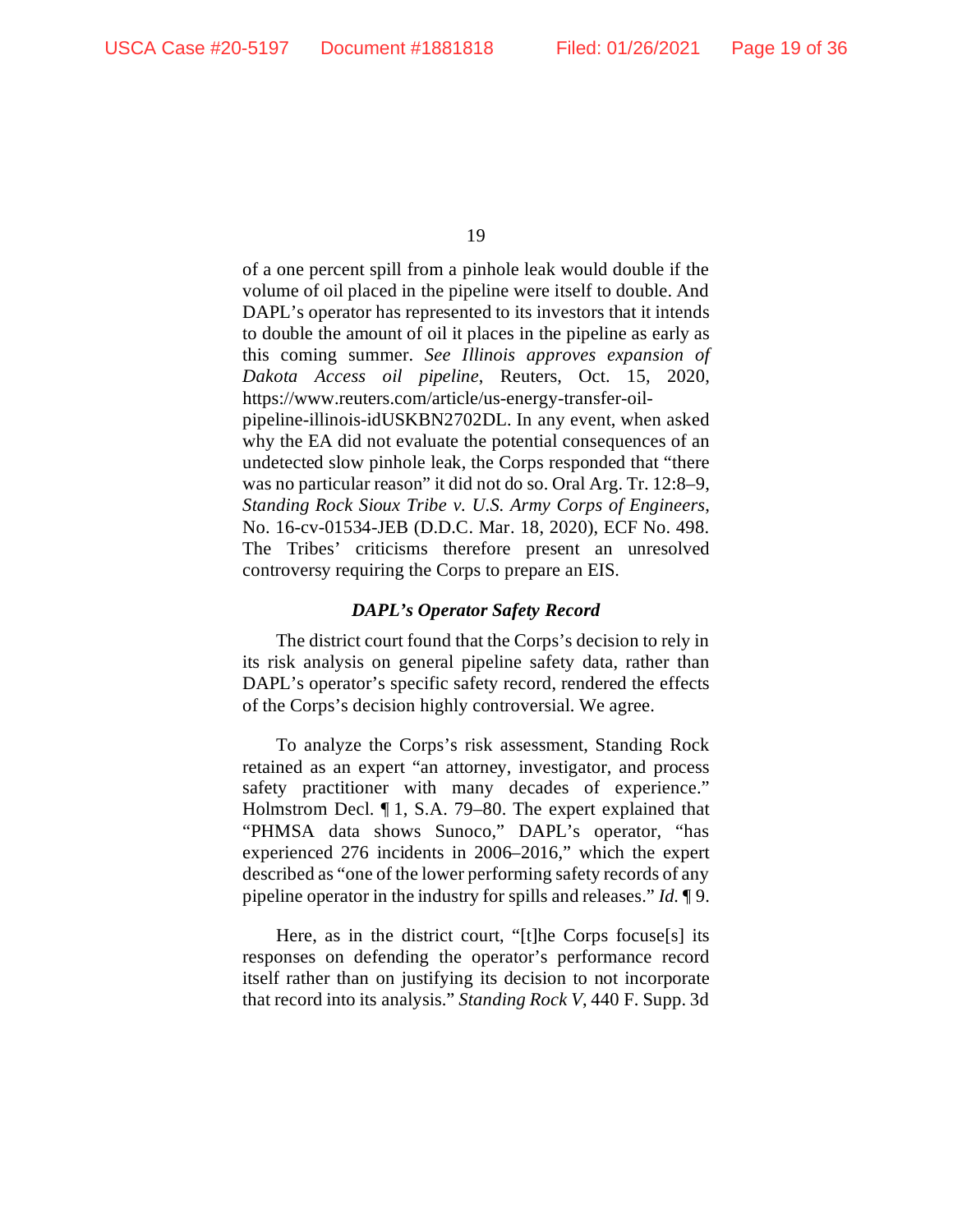at 19. In so doing, the Corps and Dakota Access make two arguments.

First, the Corps emphasizes that "70% of [DAPL's] operator's reported accidents on other pipelines were minor and limited to the operator's property." Appellant's Br. 31. But that does nothing to address the "[t]wo central concerns" on which the district court based its decision: "(1) the 30% of spills—about 80 of them—that were *not* limited to operator property; and (2) the criticism that the spill analysis should have incorporated the operator's record." *Standing Rock V*, 440 F. Supp. 3d at 20. For its part, Dakota Access argues that while Sunoco's number of leaks is high, its number of spills per mile of pipeline operated "is in line with industry averages." Intervenor's Br. 22. Not only has Dakota Access failed to identify record evidence supporting that assertion, the relevant evidence that does exist suggests a serious risk that Sunoco's record is worse than the industry average. The Corps's own analysis concluded that, industry-wide, there were 0.953 onshore crude oil accidents per 1,000 miles of pipeline in 2016 and 0.848 in 2017. U.S. Army Corps of Engineers, Analysis of the Issues Remanded by the U.S. District Court for the District of Columbia Related to the Dakota Access Pipeline Crossing at Lake Oahe 13 (Aug. 31, 2018). By contrast, Dakota Access's expert explained that Energy Transfer, Sunoco's parent company following a merger, experienced 1.42 "reportable incidents per 1,000 miles of pipeline"—*after* a 50% decline in incidents on Sunoco lines since 2017. Second Godfrey Decl. ¶ 7, A. 1612. If anything, comparing that figure to the industrywide average understates the safety gap between Sunoco and other operators because, as Dakota Access and its expert observe, Sunoco is "one of the largest pipeline operators," Intervenor's Br. 22, and its own incidents are included in the average. *See* Appellant's Br. 32 ("The Corps also considered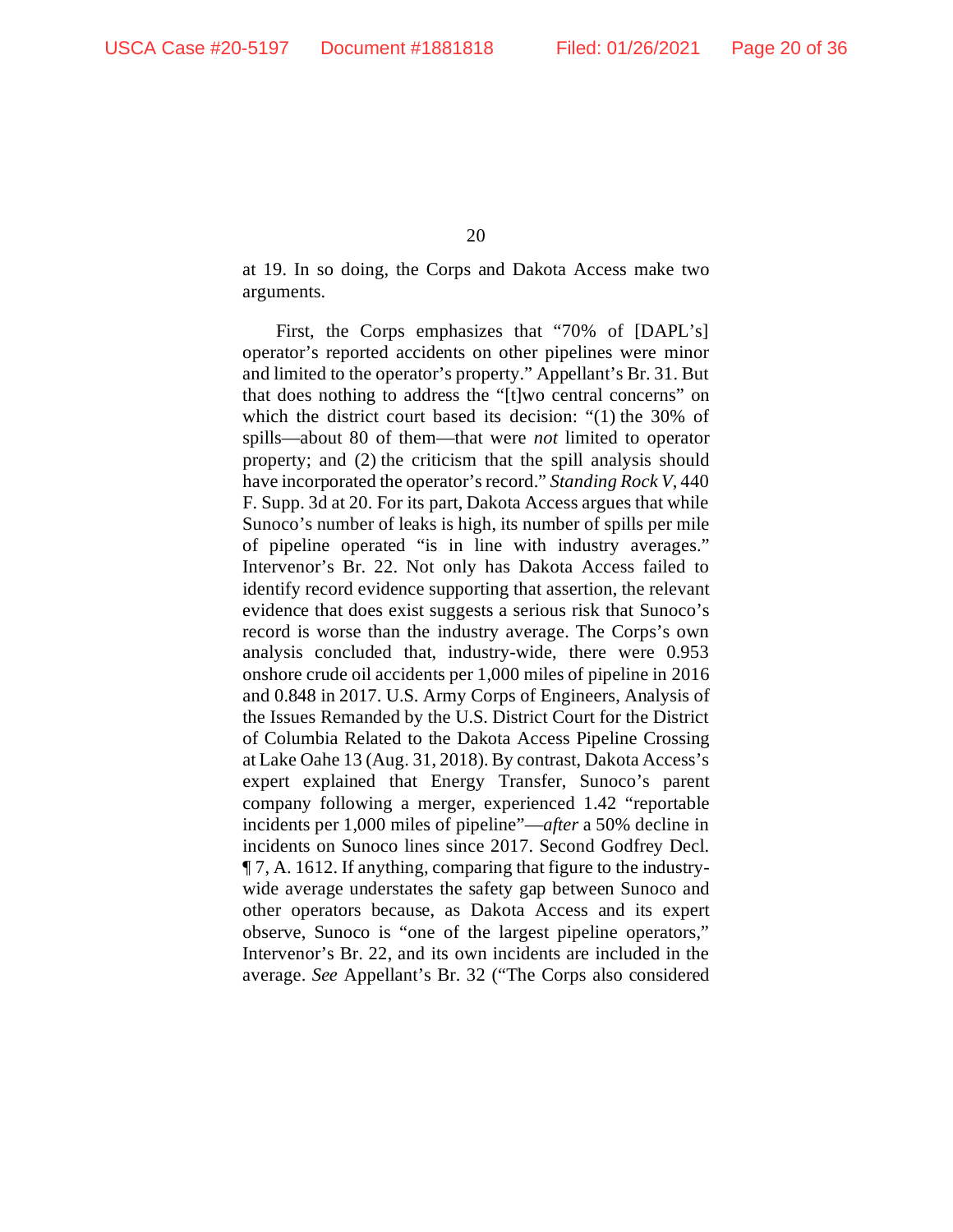PHMSA's historical data on oil spills, which necessarily includes this operator's safety record.").

Nor are we persuaded by the Corps's second argument, that it had no need at all to address the operator safety controversy. Though the Corps may have considered "other objective measures of the operator's safety practices," Appellant's Br. 31, the cited materials—industry-wide spill data and a questionnaire about Sunoco's safety practices—fall short of resolving the controversy. The Corps contends that its "decision to use all data on oil spills, and not just the operator's safety record, is the kind of technical judgment that is entrusted to the agency and entitled to deference from the Court." Appellant's Br. 32. That is not at all clear. For example, it would be strange indeed if we were to defer to the Federal Aviation Administration's decision to renew the operating certificate of an airline with an extremely poor safety record on the basis that the airline industry, on average, is safe. The Supreme Court, moreover, has "frequently reiterated that an agency must cogently explain why it has exercised its discretion in a given manner," *Motor Vehicle Manufacturers Ass'n of the United States, Inc. v. State Farm Mutual Automobile Insurance Co.*, 463 U.S. 29, 48 (1983), and the Corps has made no effort to do so here. To treat the Corps's unadorned plea for deference as a sufficient basis for ignoring well-reasoned expert criticism would vitiate *National Parks*.

### *Winter Conditions*

The district court found the Corps's response insufficient to resolve criticism of the agency's "failure to consider the impact of harsh North Dakota winters on response efforts in the event of a spill." *Standing Rock V*, 440 F. Supp. 3d at 20. In particular, the Tribes' experts explained that shut-off valves might be more prone to failure and response efforts hindered by freezing conditions. Elaborating, Oglala's expert explained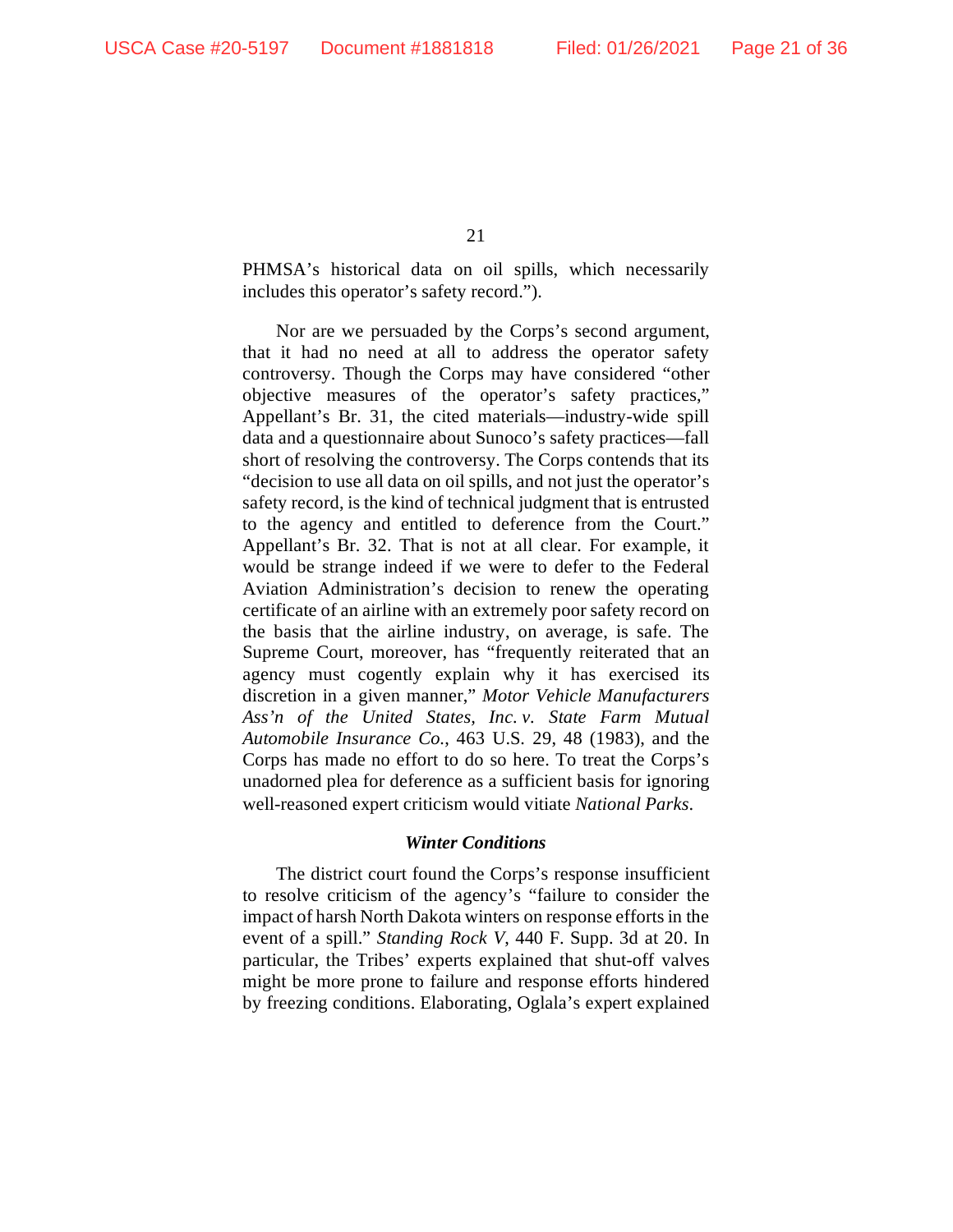that "winter conditions create significant difficulties" because, among other things, "workers require more breaks and move slower due to the bundling of clothing," "daylight hours are shorter," and "slip-trip-fall risk increases significantly." Earthfax Report at 7, A. 830.

The Corps argues that it had no need to engage in a quantitative evaluation of a winter spill scenario because its non-quantitative response was adequate. Appellant's Br. 29–30. In the Corps's view, it adequately considered winter conditions by noting that ice coverage could "have a mixed effect on efforts to contain an oil spill" and by ordering DAPL's operator to conduct winter spill response training exercises at Lake Oahe as a condition of the easement. Appellant's Br. 29. But the Corps's passing reference to winter conditions' "mixed" effects, without more, provides little comfort. The Corps's point might have been more forceful had the agency estimated just how much time during a spill would be saved by the oil-containing properties of ice and compared that to the additional time required to identify oil pockets and adjust work methods to extreme conditions. Indeed, it seems that such an analysis is precisely what the Tribes believe the Corps ought to have done, and such a reasoned weighing of the evidence would have been entitled to substantial deference. But instead, faced with serious expert criticism, the Corps simply declared the evidence "mixed" and offered no attempt at explaining its apparent conclusion that winter's countervailing effects measured out to zero. Moreover, we agree with the district court that while winter response training may be "prudent and perhaps a good avenue for producing data as to how exactly winter conditions would delay response efforts," such exercises do "not get to the point of addressing the concern that the spill model does not currently take that kind of data into account." *Standing Rock V*, 440 F. Supp. 3d at 21.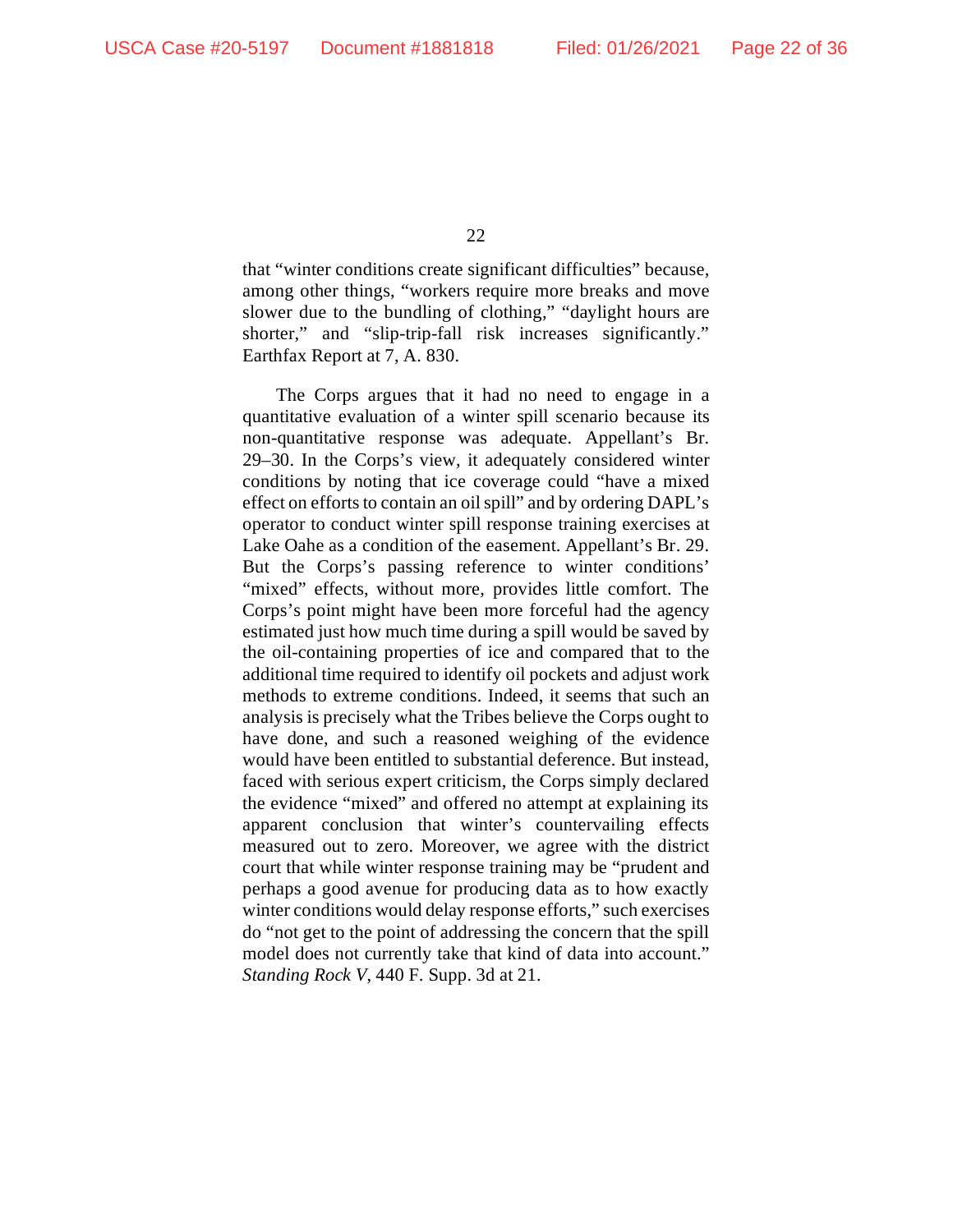The Corps next argues that the Tribes failed to present a "specific alternative methodology" for incorporating winter conditions into its spill response modeling. Appellant's Br. 30. But the fact that an established methodology for assessing the consequences of a unique type of risk is not readily apparent to commenters hardly means an agency can discount relevant, serious criticism of its method of analysis. Although the Corps emphasizes in its brief that "no one has identified any way to calculate exactly how much more difficult" a clean-up would be during winter, Appellant's Br. 30, our review "is limited to the grounds that the agency invoked when it took the action," *Department of Homeland Security v. Regents of the University of California*, 140 S. Ct. 1891, 1907 (2020) (internal quotation marks omitted), and the Corps does not suggest that, during its environmental review process, it actually applied its technical expertise to consider whether it was possible to identify such a method. Had the Corps considered the problem and concluded that no comprehensive analysis was possible, that might have amounted to "successfully" resolving the controversy. But the Corps cannot foist its duty to consider such technical matters onto commenters who point out valid deficiencies.

### *Worst Case Discharge*

The district court considered the "largest area of scientific controversy" to be "the worst-case-discharge estimate for DAPL used in the spill-impact analysis." *Standing Rock V*, 440 F. Supp 3d at 21. The regulations set forth a detailed formula for calculating the worst-case discharge, 49 C.F.R. § 194.105(b)(1), but we need not delve into its specifics here. "The idea," the district court succinctly explained, "is to calculate the maximum amount of oil that could possibly leak from the pipeline before a spill is detected and stopped." *Standing Rock V*, 440 F. Supp. 3d at 21.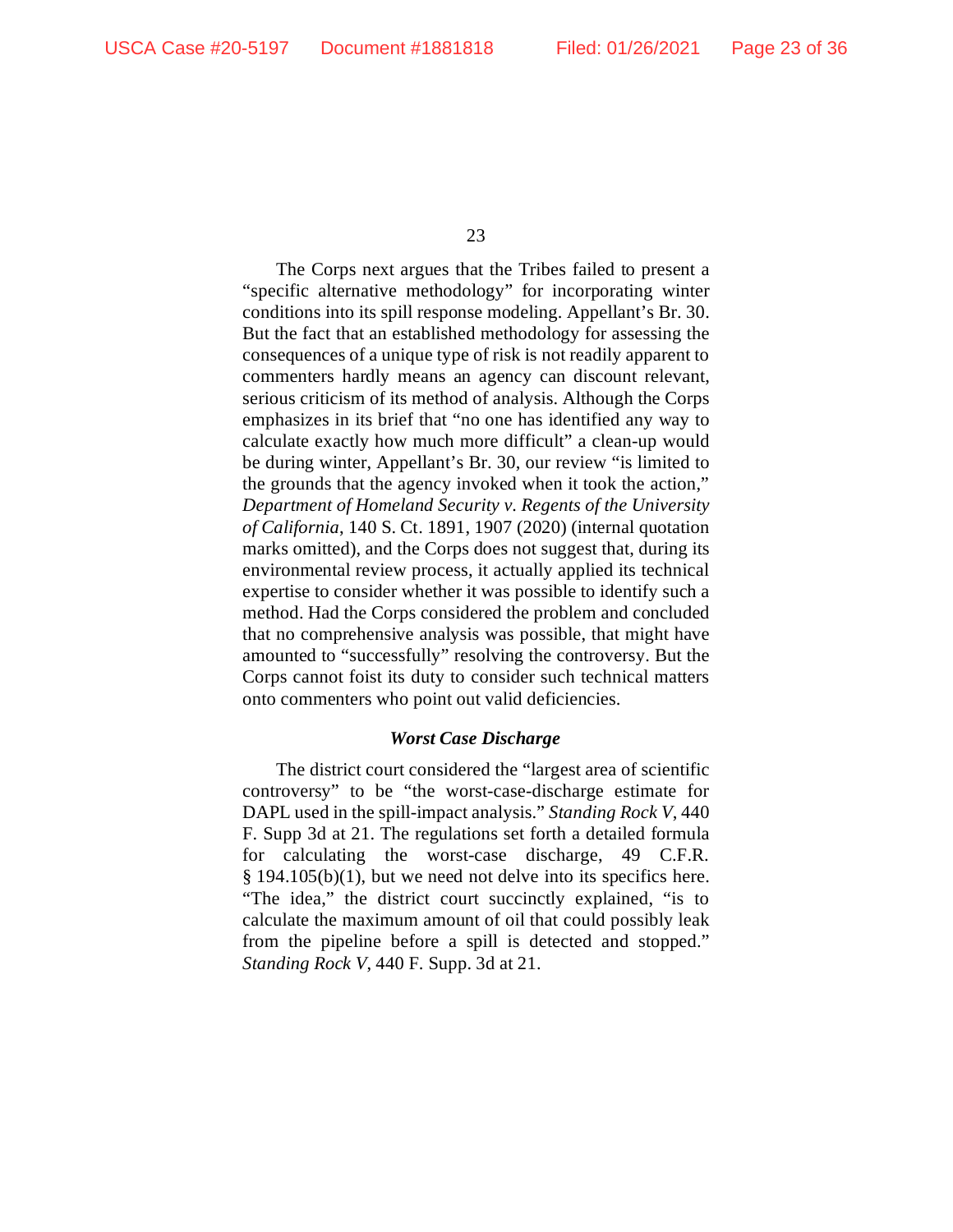According to the Corps, we need not consider the Tribes' criticisms because "an accident leading to a full-bore rupture of the pipeline is extremely unlikely" and, in any event, no statute or regulation required the Corps to calculate the worstcase discharge at all. Appellant's Br. 26. The thrust of both arguments is that because the Corps need not have calculated a worst-case discharge in the first place, it is unimportant whether it did so in a reasonable manner. But we agree with the district court that because the Corps chose to perform such a calculation and then relied on it throughout its analysis, it cannot dispel serious doubts about its methods by explaining that it could have forgone such a calculation in the first place. *See Sierra Club v. Sigler*, 695 F.2d 957, 966 (5th Cir. 1983) ("The purpose of judicial review under NEPA is to ensure the procedural integrity of the agency's consideration of environmental factors in the EIS and in its decision to issue permits. If the agency follows a particular procedure, it is only logical to review the agency's adherence to that procedure, not to some altogether different one that was not used."). We therefore turn to the Tribes' criticisms of the Corps's calculations.

The Corps estimated that, for purposes of a worst-case discharge, it would take 9 minutes to detect a leak and 3.9 minutes to close the shut-down valves. Appellant's Br. 26–27. Before the district court, the Corps suggested that its nineminute figure included one minute of detection time, with the remaining eight minutes devoted to shutting down the mainline pumps. *Standing Rock V*, 440 F. Supp. 3d at 23. But as the district court observed, the Tribes pointed to "many experts who commented that hours, rather than minutes, were more accurate figures for the [worst-case discharge]." *Id.* The Tribes' expert explained that "[m]ajor spill incidents typically occur with multiple system causes, when people, or equipment, or systems do not function exactly as they are expected to."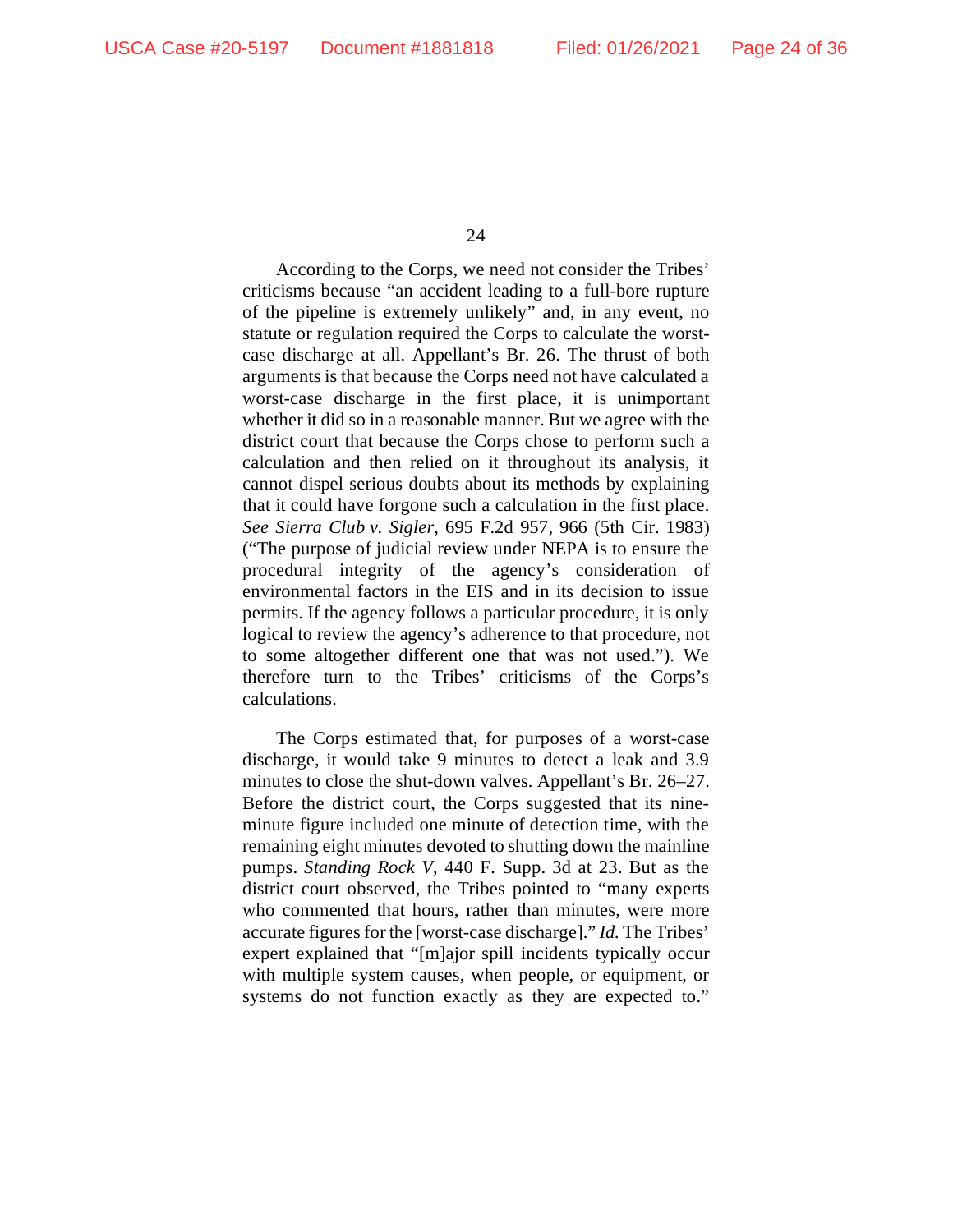Holmstrom Decl. ¶ 11, S.A. 83. The Corps's explanation that its response time estimates were mildly conservative does not begin to explain its choice to ignore the real-world possibility of significant human errors or technical malfunctions, *see supra* at 18–19, in calculating what it claimed was a worst-case estimate. Although the PHMSA formula did not require the Corps to model a complete doomsday scenario in which every possible human error and technical malfunction occurs simultaneously, we agree with the district court that the Corps's failure to explain why it declined to consider any such eventualities leaves unresolved a substantial dispute as to its worst-case discharge calculation.

The Corps also argues that, even if, as the Tribes claim, some aspects of the model are unduly optimistic, the model is nonetheless sufficiently conservative because it assumes the pipeline lies directly on top of the water rather than beneath ninety-two feet of overburden. Appellant's Br. 25–26. In effect, the Corps tries to defend its decision to develop a model that assumes away significant risks by explaining that, despite those omissions, it analyzed an imaginary pipeline of *roughly* equivalent risk to DAPL—one laying directly on top of Lake Oahe, but with superior leak detection and shut-down valve systems. The Corps, however, never explains why its one conservative assumption accurately counterbalances the particular risks the Tribes identify. Accordingly, the model's assumption that DAPL lies directly on the water fails to resolve the controversies raised by the Tribes' criticisms.

\* \* \*

Having determined that several serious scientific disputes mean that the effects of the Corps's easement decision are likely to be "highly controversial," we turn to one other issue before considering the appropriate remedy. The Corps and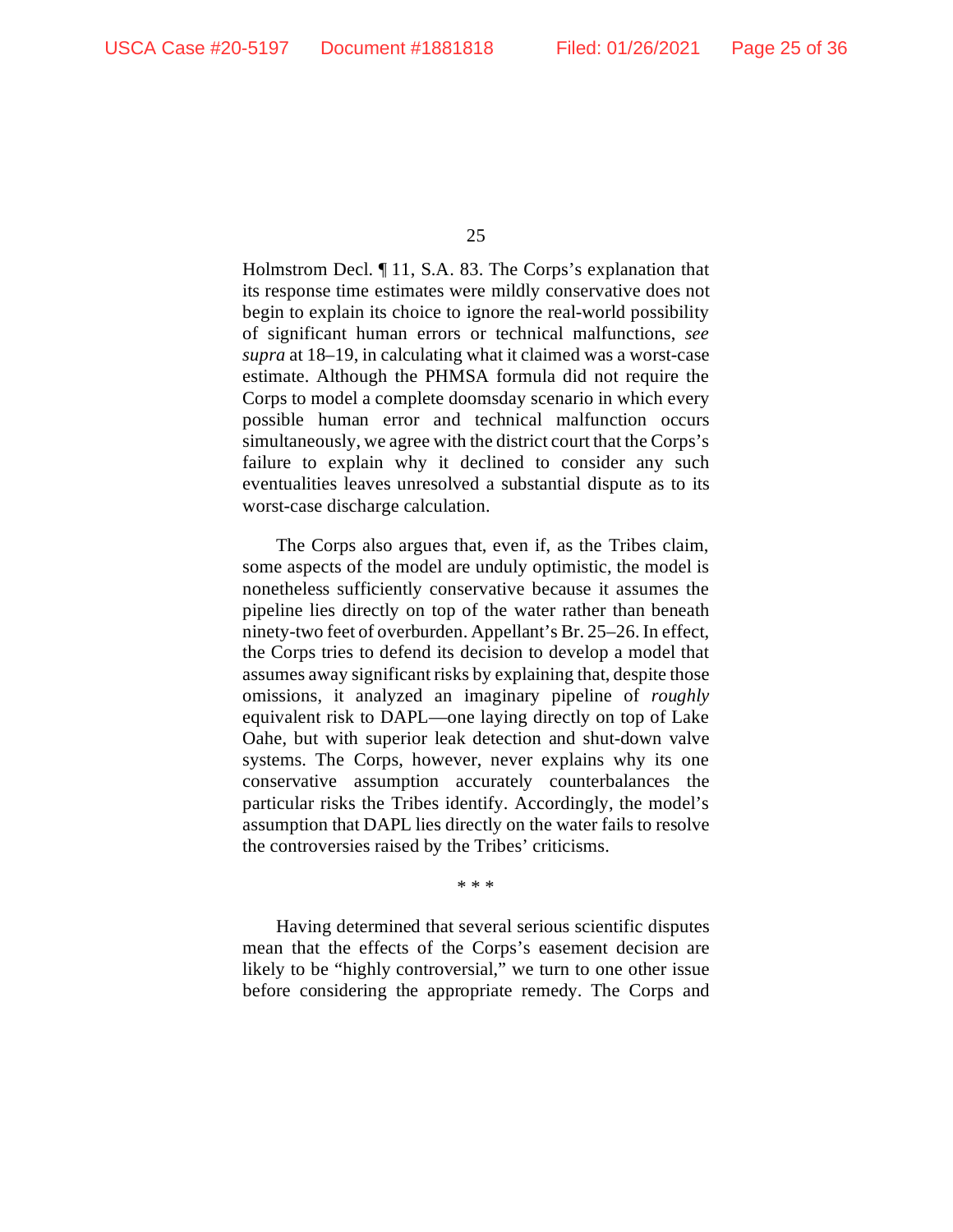Dakota Access repeatedly urge that, whatever the merits of the Tribes' criticisms, the Corps's easement decision cannot be highly controversial because the risk of a spill is exceedingly low and because the pipeline's location deep underground provides protection against the consequences of any spill. That argument faces two major hurdles.

First, the claimed low risk of a spill rests, in part, on the Corps's use of generalized industry safety data and its optimism concerning its ability to respond to small leaks before they worsen—precisely what the Tribes' unresolved criticisms address. Second, as our court made clear in *New York v. Nuclear Regulatory Commission*, 681 F.3d 471, 478–79 (D.C. Cir. 2012), "[u]nder NEPA, an agency must look at both the probabilities of potentially harmful events and the consequences if those events come to pass." *Id.* at 148. A finding of no significant impact is appropriate only if a grave harm's "probability is so low as to be remote and speculative, or if the combination of probability and harm is sufficiently minimal." *Id.* at 147–48 (internal quotation marks omitted). Doing away with the obligation to prepare an EIS whenever a project presents a low-probability risk of very significant consequences would wall off a vast category of major projects from NEPA's EIS requirement. After all, the government is not in the business of approving pipelines, offshore oil wells, nuclear power plants, or spent fuel rod storage facilities that have any material prospect of catastrophic failure. In this case, although the risk of a pipeline leak may be low, that risk is sufficient "'that a person of ordinary prudence would take it into account in reaching a decision'" to approve the pipeline's placement, and its potential consequences are therefore properly considered here. *Sierra Club v. FERC*, 827 F.3d 36, 47 (D.C. Cir. 2016) (quoting *City of Shoreacres v. Waterworth*, 420 F.3d 440, 453 (5th Cir. 2005)).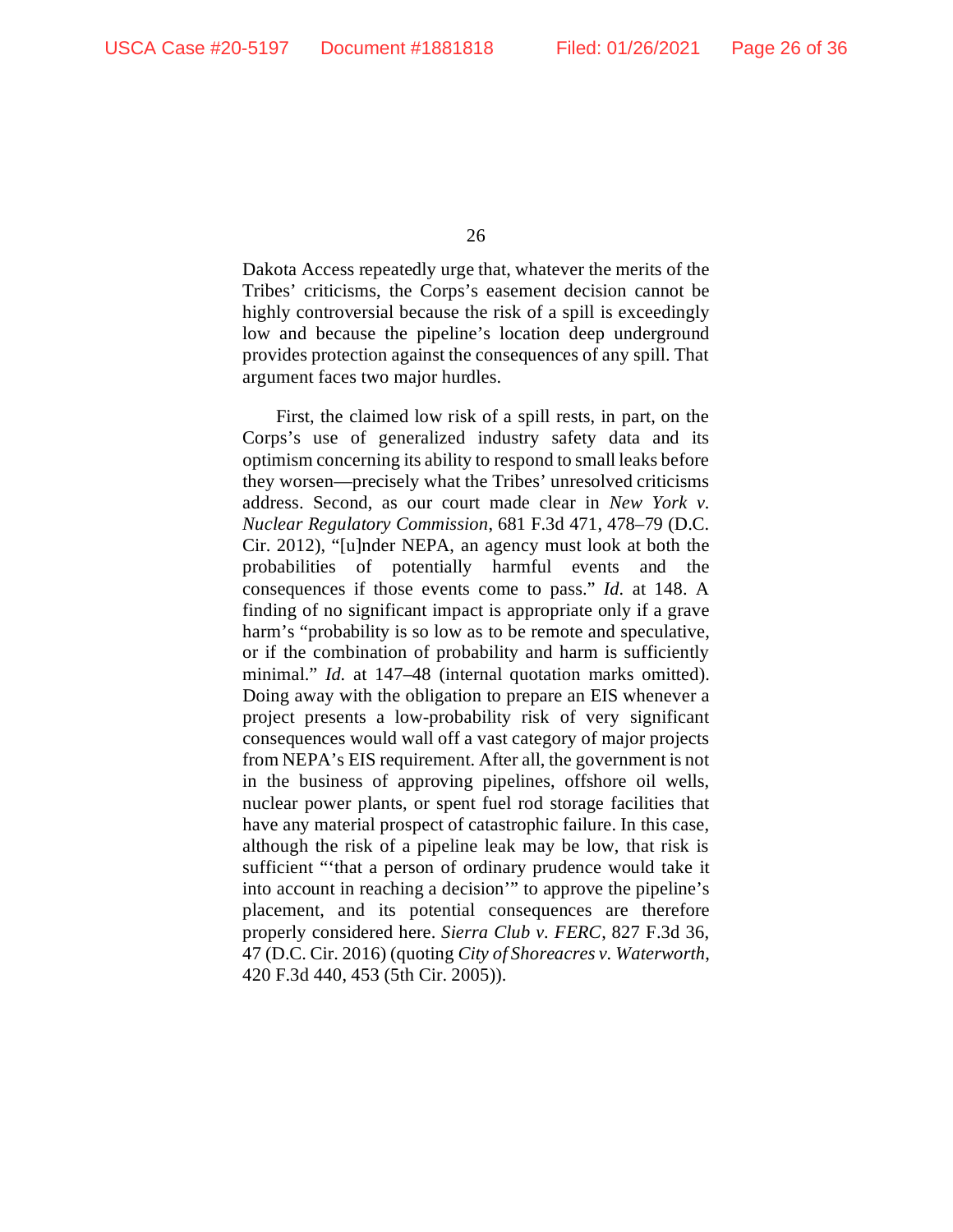# **III.**

This brings us to the Corps's challenge to the district court's remedy, and specifically to its orders (1) requiring that the Corps prepare an EIS, (2) vacating the easement pending preparation of an EIS, and (3) ordering that the pipeline be shut down and emptied of oil.

As already explained, "[i]mplicating any one of the [intensity] factors may be sufficient to require development of an EIS." *National Parks*, 916 F.3d at 1082. Dakota Access argues that because implicating the "highly controversial" factor does not itself *mandate* preparation of an EIS, the district court erred in ordering the Corps to prepare one. In *National Parks*, however, we ordered the Corps to prepare an EIS where, as here, it "failed to make a 'convincing case' that an EIS is unnecessary." *Id.* at 1087 (quoting *Myersville Citizens for a Rural Community, Inc. v. FERC*, 783 F.3d 1301, 1322 (D.C. Cir. 2015)). *National Parks* thus forecloses the idea that we must ordinarily remand to the agency to weigh the intensity factors anew whenever we find that it improperly analyzed one of them.

That *National Parks* involved multiple intensity factors is at most a superficial distinction between this case and *National Parks*. For one thing, as explained above, the effects of the Corps's easement decision are "highly controversial" in *four* distinct respects, and we see no good reason for treating differently a decision that implicates multiple significance factors and a decision that implicates a single factor in several important ways. Moreover, both *National Parks* and this case present "precisely" the circumstances in which Congress intended to require an EIS, namely "where, following an environmental assessment, the scope of a project's impacts remains both uncertain and controversial." *Id.* at 1087–88. Finally, as in *National Parks*, the "context" of this case—"a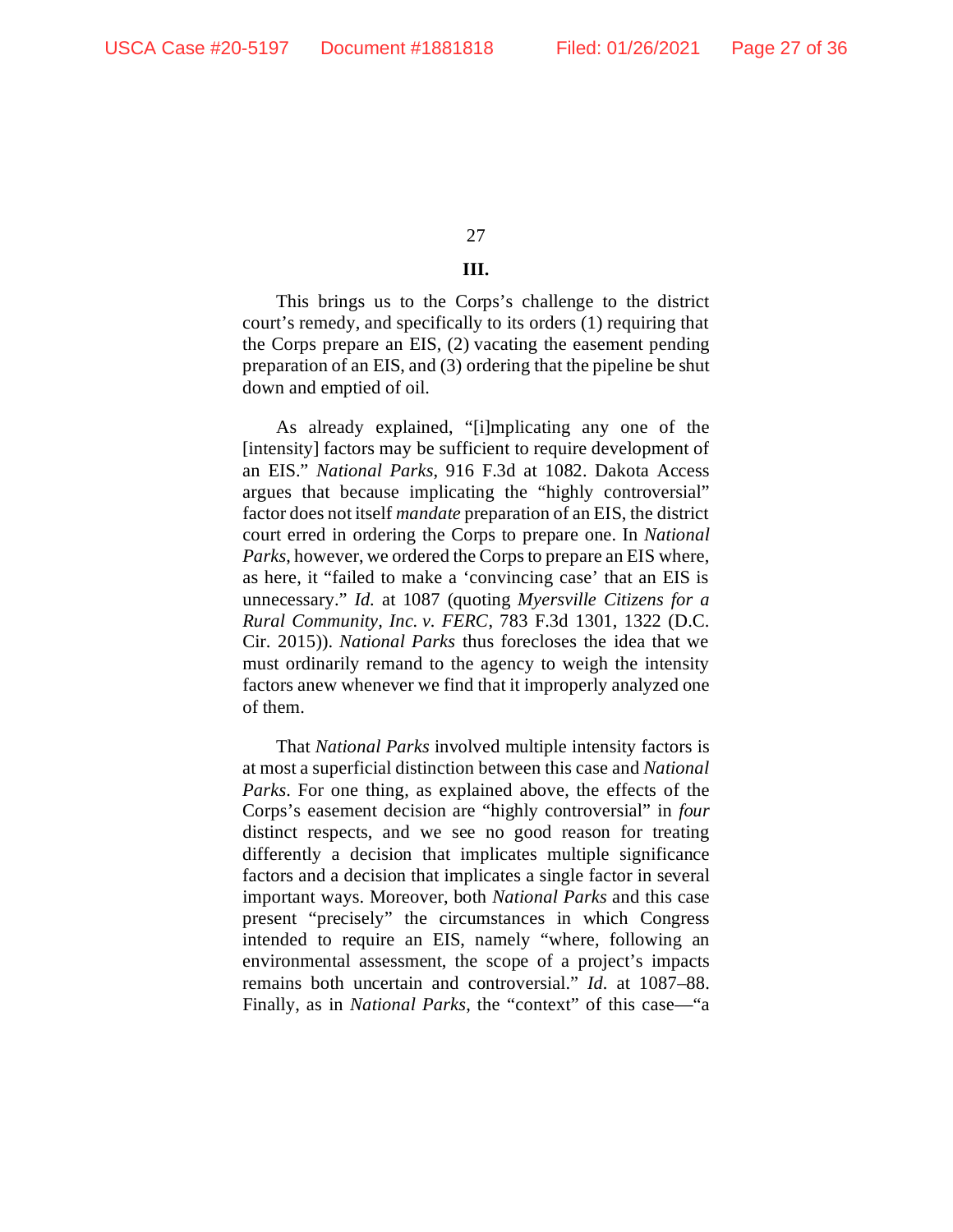place of extraordinary importance to the Tribes, a landscape of profound cultural importance, and the water supply for the Tribes and millions of others"—weighs in favor of requiring an EIS. Appellees' Br. 40–41. And in at least one sense, the case for ordering production of an EIS is stronger here than in *National Parks* or the cases on which Dakota Access relies, Intervenor's Br. 29–30, given that, unlike in those cases, the district court has already given the Corps an opportunity to resolve the Tribes' serious criticisms and it failed to do so.

The Corps and Dakota Access next argue that, even if the district court properly ordered the Corps to prepare an EIS, the court abused its discretion by vacating the pipeline's easement in the interim. "The ordinary practice," however, "is to vacate unlawful agency action," *United Steel v. Mine Safety & Health Administration*, 925 F.3d 1279, 1287 (D.C. Cir. 2019) (citing 5 U.S.C. § 706(2)), and district courts in this circuit routinely vacate agency actions taken in violation of NEPA. *See, e.g.*, *Humane Society of the United States v. Johanns*, 520 F. Supp. 2d 8, 37 (D.D.C. 2007) (observing that vacatur is the "standard remedy" for an "action promulgated in violation of NEPA"); *Greater Yellowstone Coalition v. Bosworth*, 209 F. Supp. 2d 156, 163 (D.D.C. 2002) ("[P]laintiffs . . . seek a vacatur of the permit ... until the [agency] complies with NEPA. As a general matter, an agency action that violates the APA must be set aside. . . . Based on this authority, I shall vacate the permit  $\ldots$ .").

"While unsupported agency action normally warrants vacatur, [a] court is not without discretion" to leave agency action in place while the decision is remanded for further explanation. *Advocates for Highway and Auto Safety v. Federal Motor Carrier Safety Administration*, 429 F.3d 1136, 1151 (D.C. Cir. 2005) (citation omitted). In *Allied-Signal, Inc. v. U.S. Nuclear Regulatory Commission*, 988 F.2d 146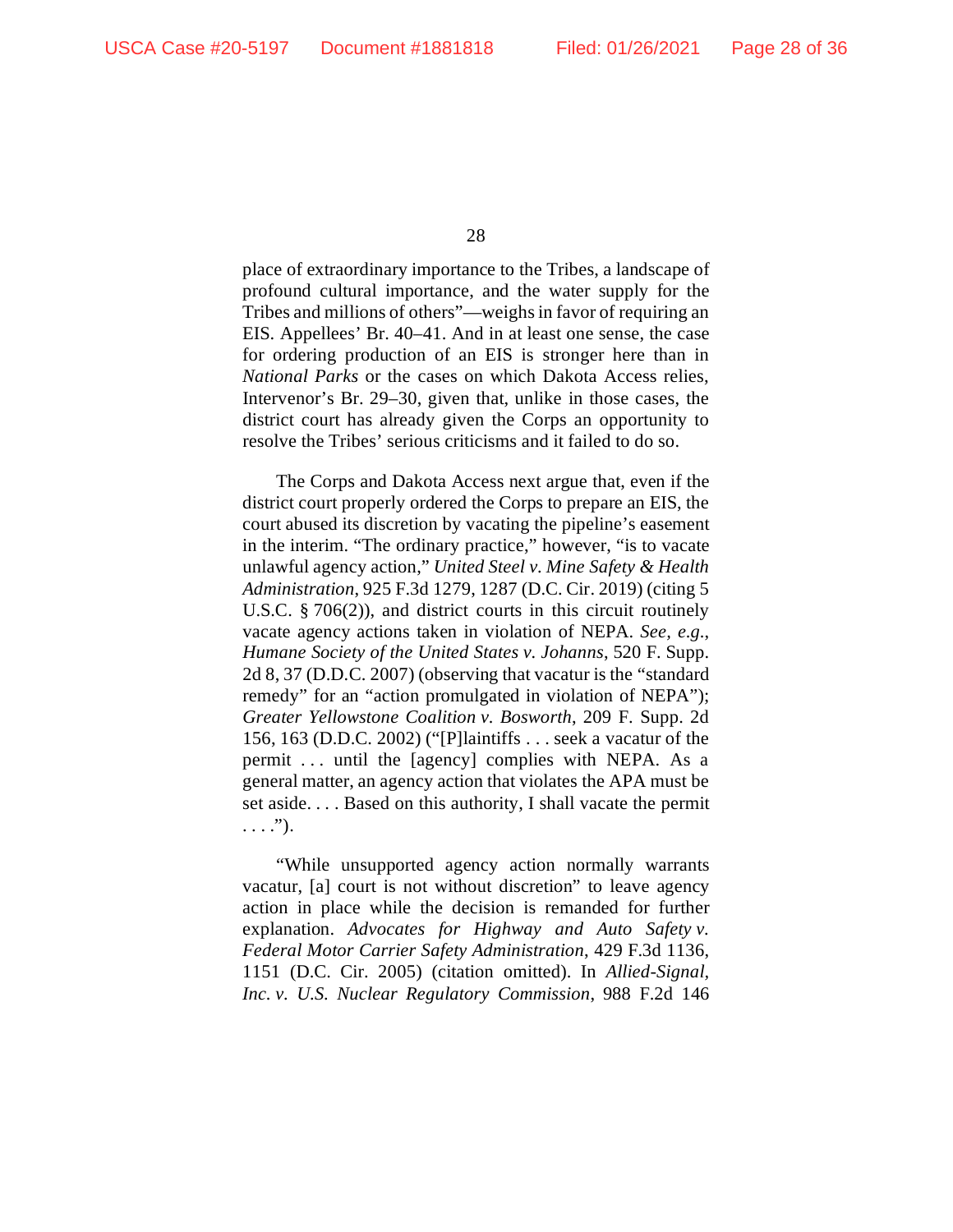(D.C. Cir. 1993), our court set forth the two factors governing that exercise of discretion: "The decision whether to vacate depends on the seriousness of the order's deficiencies (and thus the extent of doubt whether the agency chose correctly) and the disruptive consequences of an interim change that may itself be changed." *Id.* at 150–51 (internal quotation marks omitted). The "seriousness" of a deficiency, we have explained, is determined at least in part by whether there is "a significant possibility that the [agency] may find an adequate explanation for its actions" on remand. *Williston Basin Interstate Pipeline Co. v. FERC*, 519 F.3d 497, 504 (D.C. Cir. 2008). "We review the district court's decision to vacate . . . for abuse of discretion." *Nebraska Department of Health & Human Services v. Department of Health & Human Services*, 435 F.3d 326, 330 (D.C. Cir. 2006).

As to the first factor, the district court concluded that the Corps was unlikely to resolve the controversies on remand because the court had previously remanded without vacatur for just that purpose and the Corps had nonetheless failed to resolve them. *Standing Rock VII*, 471 F. Supp. 3d at 79–80. The court also explained that the Corps focused on the wrong question: whether, on remand, it would be able to justify its easement decision rather than its decision to forgo an EIS. *Id.* at 81. ("Looking at the first *Allied-Signal* factor, the Court does not assess the deficiency of the ultimate decision itself—the choice to issue the permit—but rather *the deficiency of the determination that an EIS was not warranted*." (internal quotation marks omitted)).

With respect to the disruptive consequences of vacatur, the district court understood that shutting down pipeline operations would cause Dakota Access and other entities significant economic harm. But for four reasons it concluded that those effects did not justify remanding without vacatur. First, the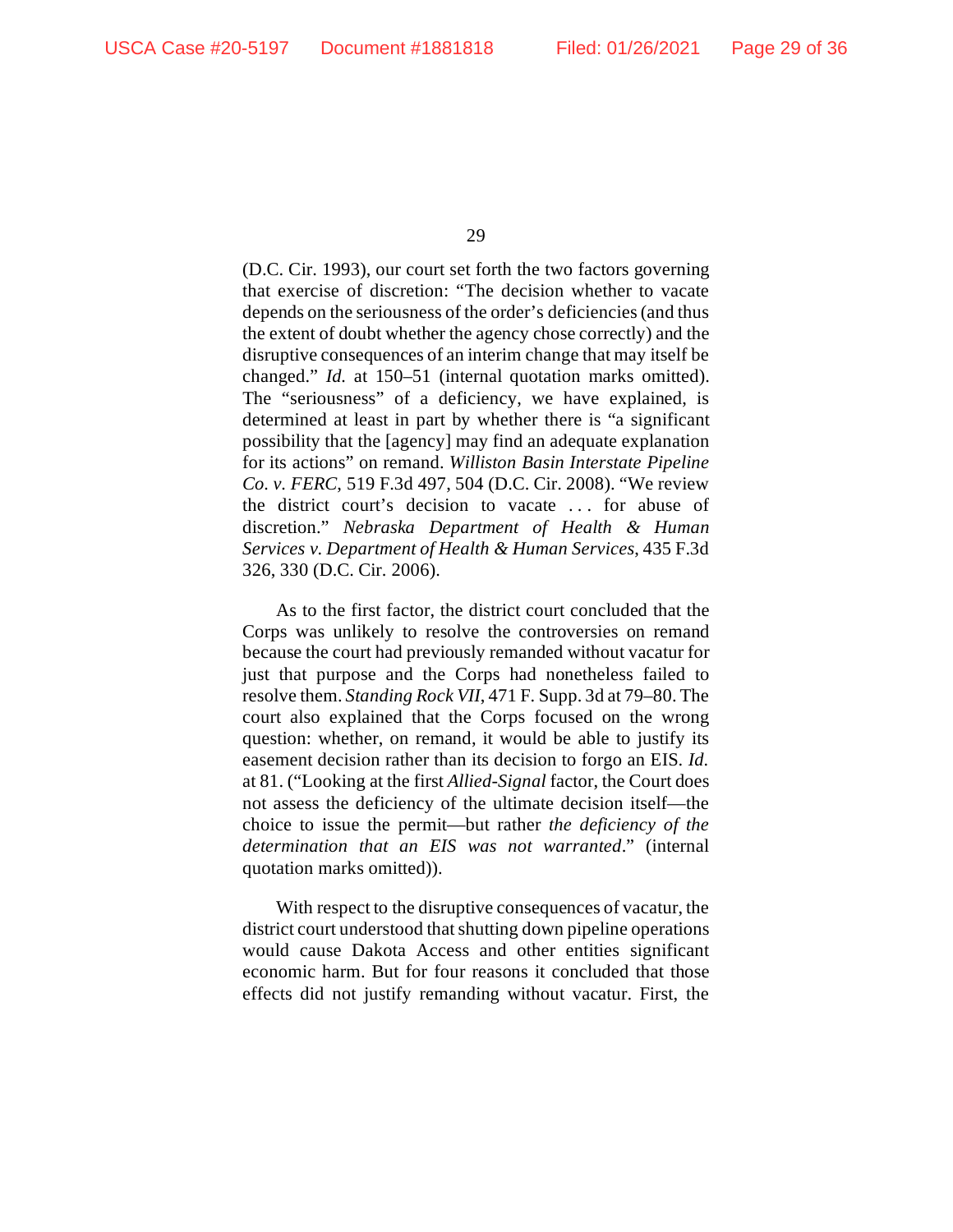Corps's expedited timeline for preparing an EIS "would cabin the economic disruption of a shutdown." *Id.* at 84. Second, though economic disruption is properly considered, it is not commonly a basis, standing alone, for declining to vacate agency action. *Id.* at 84–85. Third, Dakota Access's approach would subvert NEPA's objectives. "[I]f you can build first and consider environmental consequences later, NEPA's actionforcing purpose loses its bite." *Id.* at 85. And finally, the countervailing risk of a spill—difficult to quantify in part because of the Corps's failure to prepare an EIS—counseled in favor of vacatur. *Id.* at 85–86. The district court discounted as "inconclusive" Dakota Access's evidence that if DAPL were inoperative, more oil would be transported by rail, a riskier alternative. *Id.* at 87.

On appeal, Dakota Access takes primary responsibility for arguing against vacatur. It contends first that the Corps can "easily substantiate its easement decision on remand even if it must prepare an EIS." Intervenor's Br. 33. But that is not the question. As the district court explained, the question is whether the Corps is likely to justify its issuance of a FONSI and refusal to prepare an EIS. Dakota Access argues that *Heartland Regional Medical Center v. Sebelius*, 566 F.3d 193 (D.C. Cir. 2009), supports its contrary view that the *Allied-Signal* factors look to whether an agency can justify the action the court is considering whether to vacate, rather than the challenged procedural decision. There, we sought to determine whether an earlier district court decision had, by declaring a regulatory requirement invalid for failing to consider certain public comments, necessarily vacated the regulation. In making that determination, we concluded that the *Allied-Signal*  factors would have directed remand without vacatur. *Id.* at 197–98. But because the agency had not elected to forgo a procedural requirement (in that case, notice and comment), only one agency action—the decision to promulgate the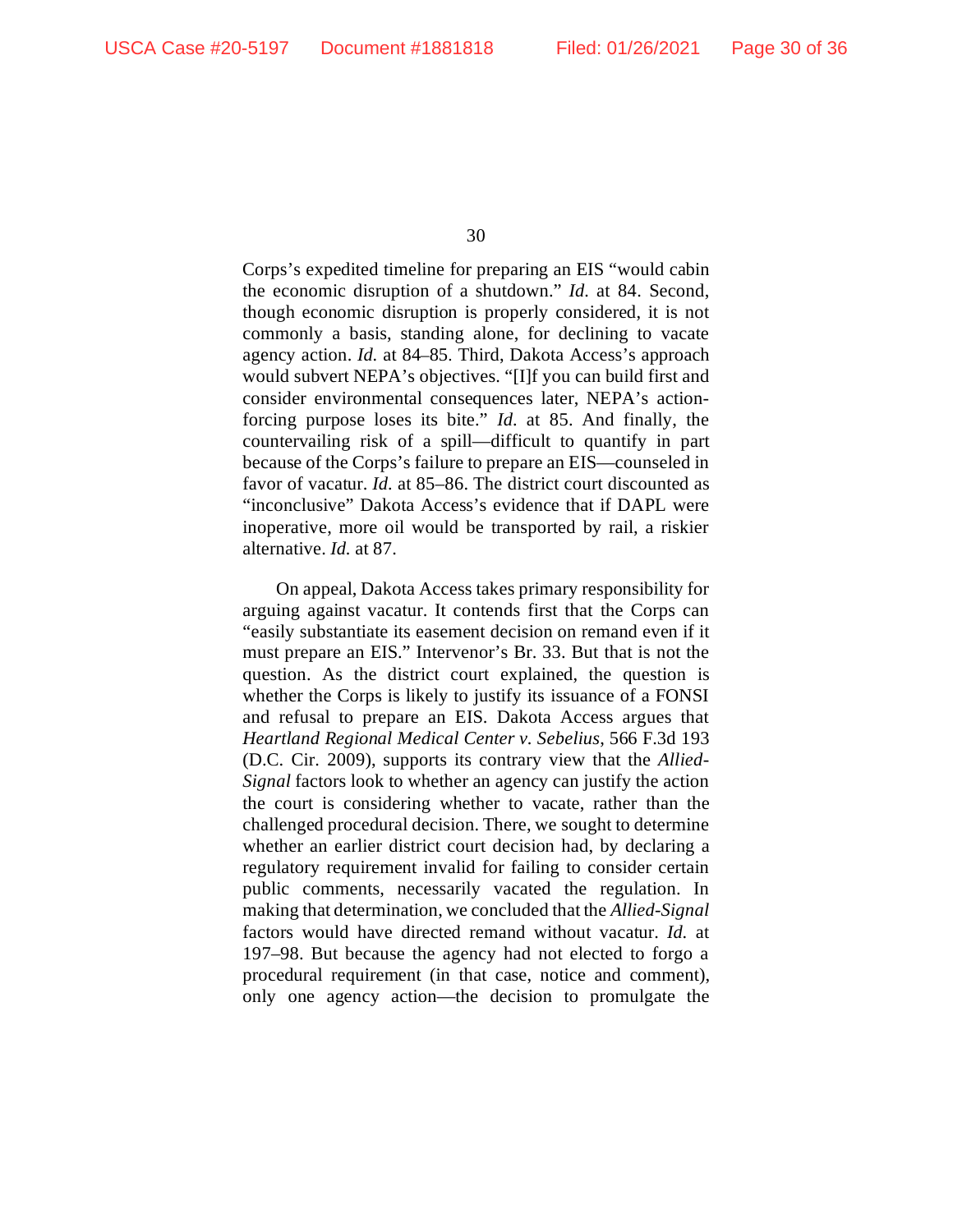challenged rule—was implicated at all. *Heartland Regional* therefore says nothing one way or the other about the proper focus of the *Allied-Signal* inquiry in cases, like this one, where we confront a distinct challenge to an agency's decision to forgo a major procedural step in its path to its ultimate action. *Cf. id.* at 199 ("Failure to provide the required notice and to invite public comment—in contrast to the agency's failure here adequately to explain why it chose one approach rather than another for one aspect of an otherwise permissible rule—is a fundamental flaw that normally requires vacatur of the rule." (internal quotation marks omitted)). Besides, the district court's view is more sensible.

Consider the consequences of Dakota Access's contrary approach. If, when an agency declined to prepare an EIS before approving a project, courts considered only whether the agency was likely to ultimately justify the approval, it would subvert NEPA's purpose by giving substantial ammunition to agencies seeking to build first and conduct comprehensive reviews later. If an agency were reasonably confident that its EIS would ultimately counsel in favor of approval, there would be little reason to bear the economic consequences of additional delay. For similar reasons, an agency that bypassed required notice and comment rulemaking obviously could not ordinarily keep in place a regulation while it completed that fundamental procedural prerequisite. *See Daimler Trucks North America LLC v. EPA*, 737 F.3d 95, 103 (D.C. Cir. 2013) ("[T]he court typically vacates rules when an agency 'entirely fail[s]' to provide notice and comment . . . ." (quoting *Shell Oil Co. v. EPA*, 950 F.2d 741, 752 (D.C. Cir. 1991))). When an agency bypasses a fundamental procedural step, the vacatur inquiry asks not whether the ultimate action could be justified, but whether the agency could, with further explanation, justify its decision to skip that procedural step. Otherwise, our cases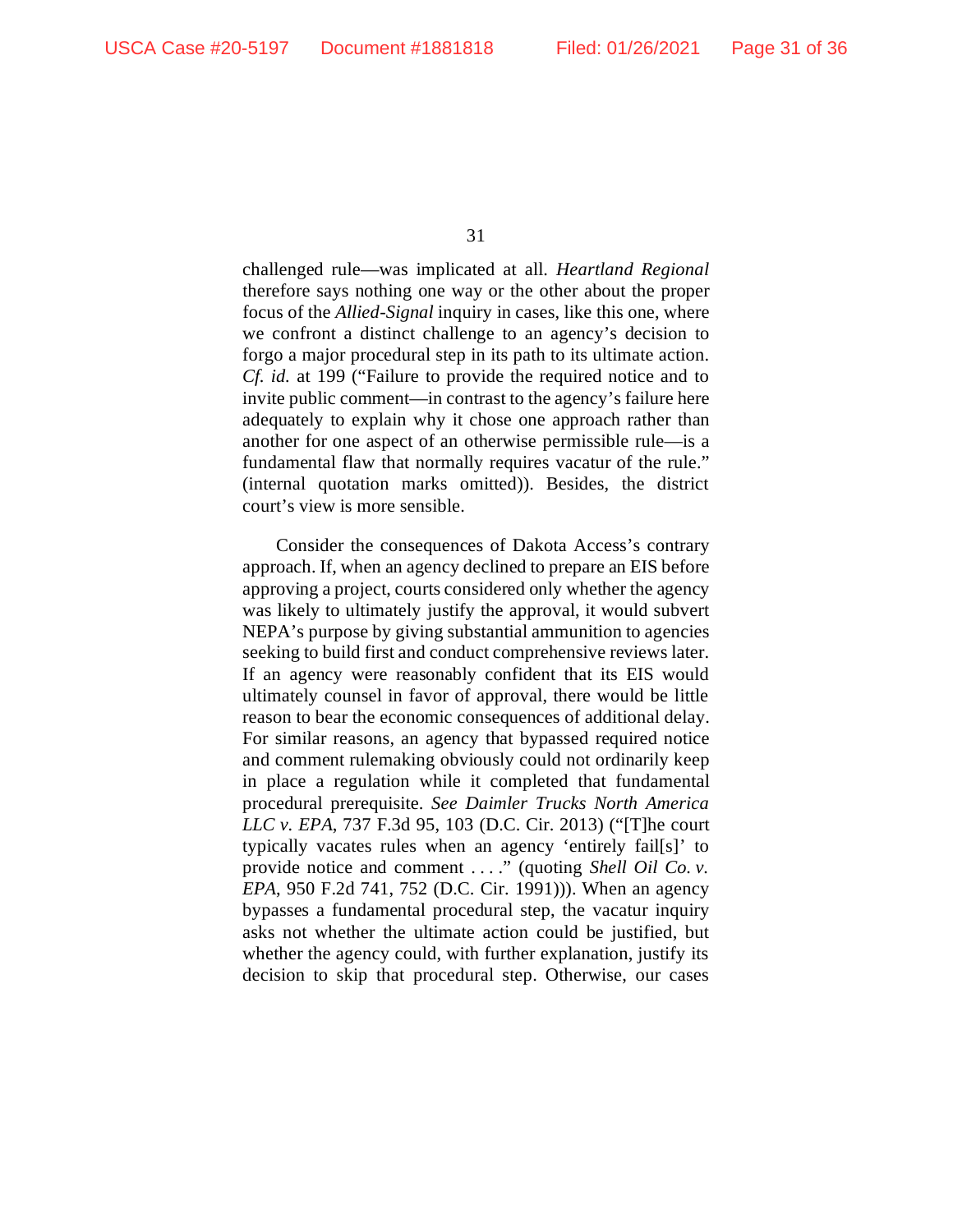explaining that vacatur is the default response to a fundamental procedural failure would make little sense.

Even were we to consider the Corps's odds of ultimately approving the easement, our case law still instructs that a failure to prepare a required EIS should lead us to doubt that the ultimate action will be approved. In *Oglala Sioux Tribe v. U.S. Nuclear Regulatory Commission*, 896 F.3d 520 (D.C. Cir. 2018), we explained that because NEPA is a "purely procedural statute," where an agency's NEPA review suffers from "a significant deficiency," refusing to vacate the corresponding agency action would "vitiate" the statute. *Id.* at 536 (internal quotation marks omitted). As we made clear, "[p]art of the harm NEPA attempts to prevent in requiring an EIS is that, without one, there may be little if any information about *prospective* environmental harms and potential mitigating measures." *Id.* (internal quotation marks omitted). Put another way, *Oglala* strongly suggests that where an EIS was required but not prepared, courts should harbor substantial doubt that "'the agency chose correctly'" regarding the *substantive* action at issue—in this case, granting the easement. *Id.* at 538 (quoting *Allied-Signal*, 988 F.2d at 150–51). The Corps resists the proposition that *Oglala* cautions against applying *Allied-Signal* in NEPA cases, but that is not the point. The point is that *Oglala*'s application of those factors suggests that NEPA violations are serious notwithstanding an agency's argument that it might ultimately be able to justify the challenged action.

As for vacatur's consequences, Dakota Access contends that while the district court "acknowledged the severe economic disruption that vacatur would cause," it "wrongly discounted those severe consequences" and "credit[ed] remote, unsubstantiated harms." Intervenor's Br. 35. But in reviewing for abuse of discretion, we "consider whether the decision maker failed to consider a relevant factor, whether he [or she]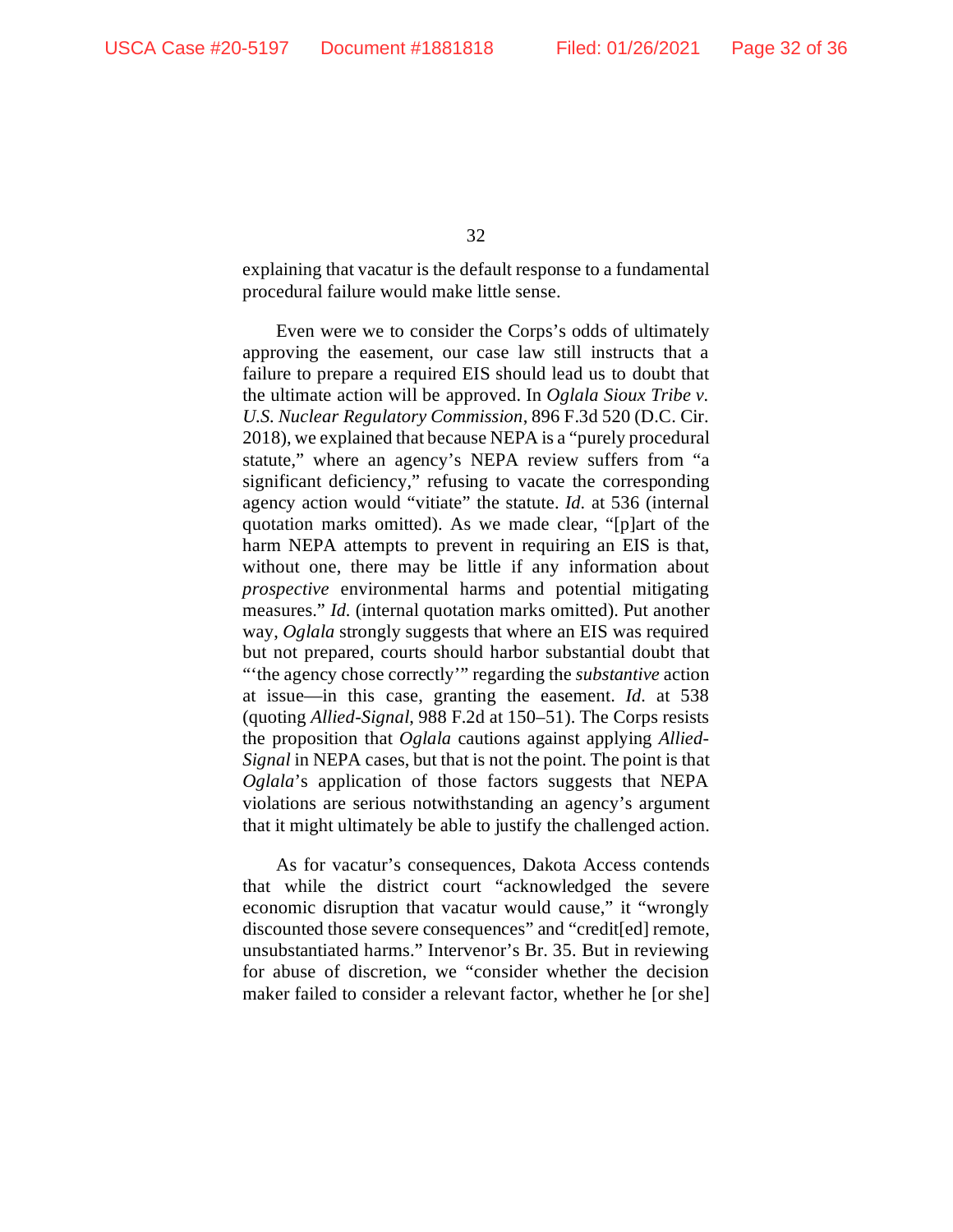relied on an improper factor, and whether the reasons given reasonably support the conclusion." *Kickapoo Tribe of Indians of Kickapoo Reservation in Kansas v. Babbitt*, 43 F.3d 1491, 1497 (D.C. Cir. 1995) (alteration in original) (internal quotation marks omitted). In doing so, we may not "substitute our judgment for that of the trial court, so we cannot decide the issue by determining whether we would have reached the same conclusion." *United States v. Mathis–Gardner*, 783 F.3d 1286, 1288 (D.C. Cir. 2015) (citation omitted) (internal quotation marks omitted). Dakota Access believes that the district court's assessment of a shutdown's economic impacts was far too rosy and that the court "ignored" a shutdown's environmental consequences. But the court considered all important aspects of the issue and reasonably concluded that the harms were less severe than the Corps and Dakota Access suggested. In view of the discretion owed the district court and the seriousness of the NEPA violation, Dakota Access has given us no basis for concluding that the district court abused its discretion in applying the *Allied-Signal* factors. *See National Parks Conservation Association v. Semonite*, 925 F.3d 500, 502 (D.C. Cir. 2019) ("[The district] court is best positioned to . . . make factual findings[] and determine the remedies necessary to protect the purpose and integrity of the EIS process."); *Stand Up for California! v. U.S. Department of Interior*, 879 F.3d 1177, 1190 (D.C. Cir. 2018) ("[T]he district court acted well within its discretion in finding vacatur unnecessary to address any harm the defect had caused.").

In any event, Dakota Access's assessment of vacatur's consequences is undercut significantly by the fact that we agree that the district court's shutdown order cannot stand.

On August 5, 2020, a motions panel of this court ordered that "to the extent the district court issued an injunction by ordering Dakota Access LLC to shut down the Dakota Access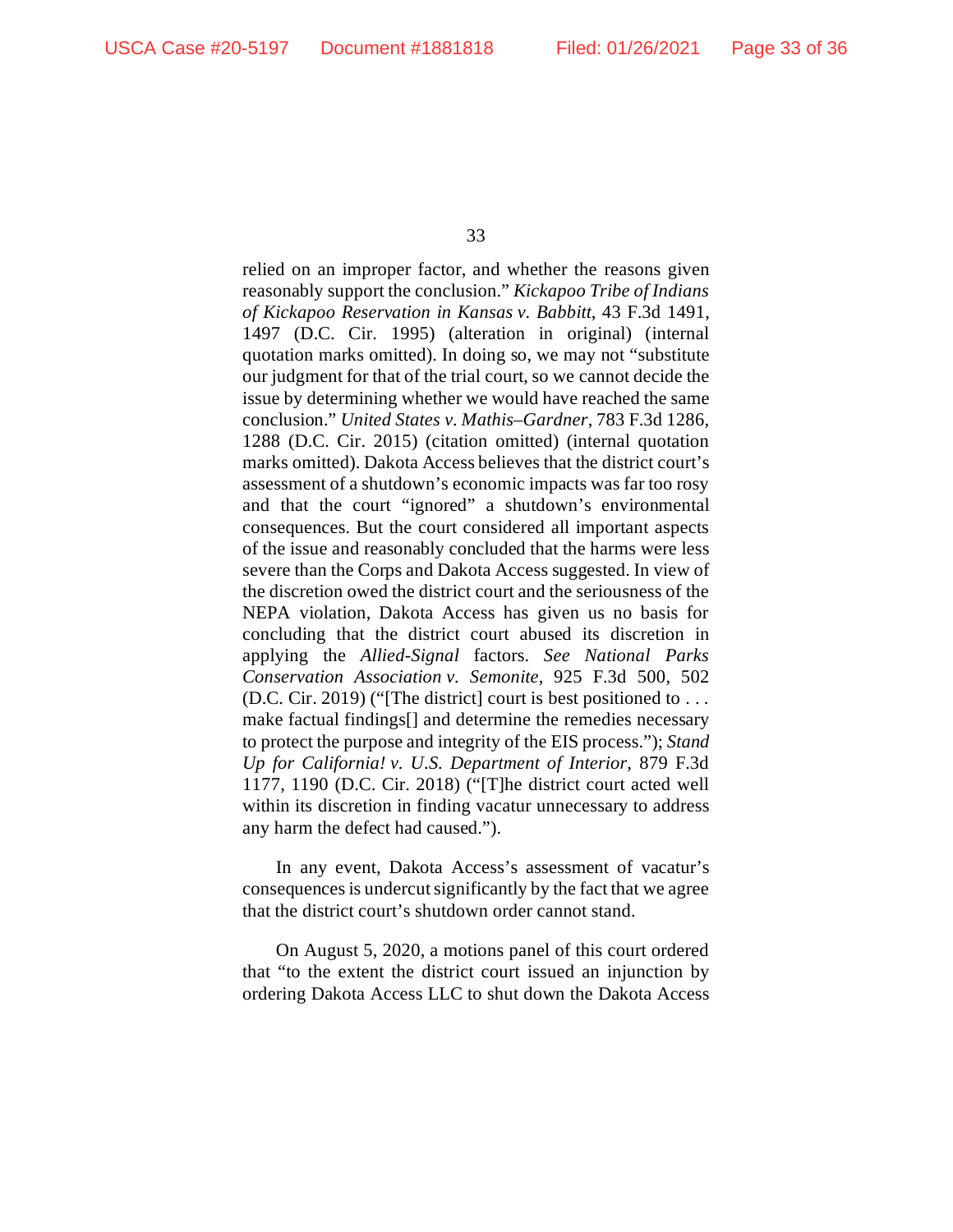Pipeline and empty it of oil by August 5, 2020, the injunction be stayed." August 5 Order at 1. Relying on the Supreme Court's decision in *Monsanto Co. v. Geertson Seed Farms*, 561 U.S. 139 (2010), the panel explained that "[t]he district court did not make the findings necessary for injunctive relief." August 5 Order at 1 ("[B]efore issuing an injunction in a [NEPA] case, 'a court must determine that an injunction should issue under the traditional four-factor test.'" (quoting *Monsanto*, 561 U.S. at 158)).

The Tribes argue that an injunction was unnecessary because vacatur itself "invalidat[ed] the underlying easement," thus requiring the "suspension of pipeline operations pending compliance with NEPA." Appellees' Br. 73–74. That is the view the district court appeared to adopt, *Standing Rock VII*, 471 F. Supp. 3d at 88 (requiring, after vacating the pipeline's easement, "the oil to stop flowing and the pipeline to be emptied within 30 days"), and that approach finds some support in our case law. For instance, in *Sierra Club v. FERC*, 867 F.3d 1357, 1379 (D.C. Cir. 2017), we vacated a pipeline authorization due to a NEPA violation and appeared to assume that vacatur encompassed an end to construction. Likewise in *National Parks*, we appeared to accept the parties' assumption that vacating Corps-issued construction permits would require ceasing construction of the challenged electrical towers or tearing them down. *See National Parks*, 925 F.3d at 502.

The Tribes' approach, however, cannot be squared with *Monsanto*, which should caution against reading too far into our tacit approval of shutdown orders in prior cases. If a district court could, in every case, effectively enjoin agency action simply by recharacterizing its injunction as a necessary consequence of vacatur, that would circumvent the Supreme Court's instruction in *Monsanto* that "a court must determine that an injunction *should* issue under the traditional four-factor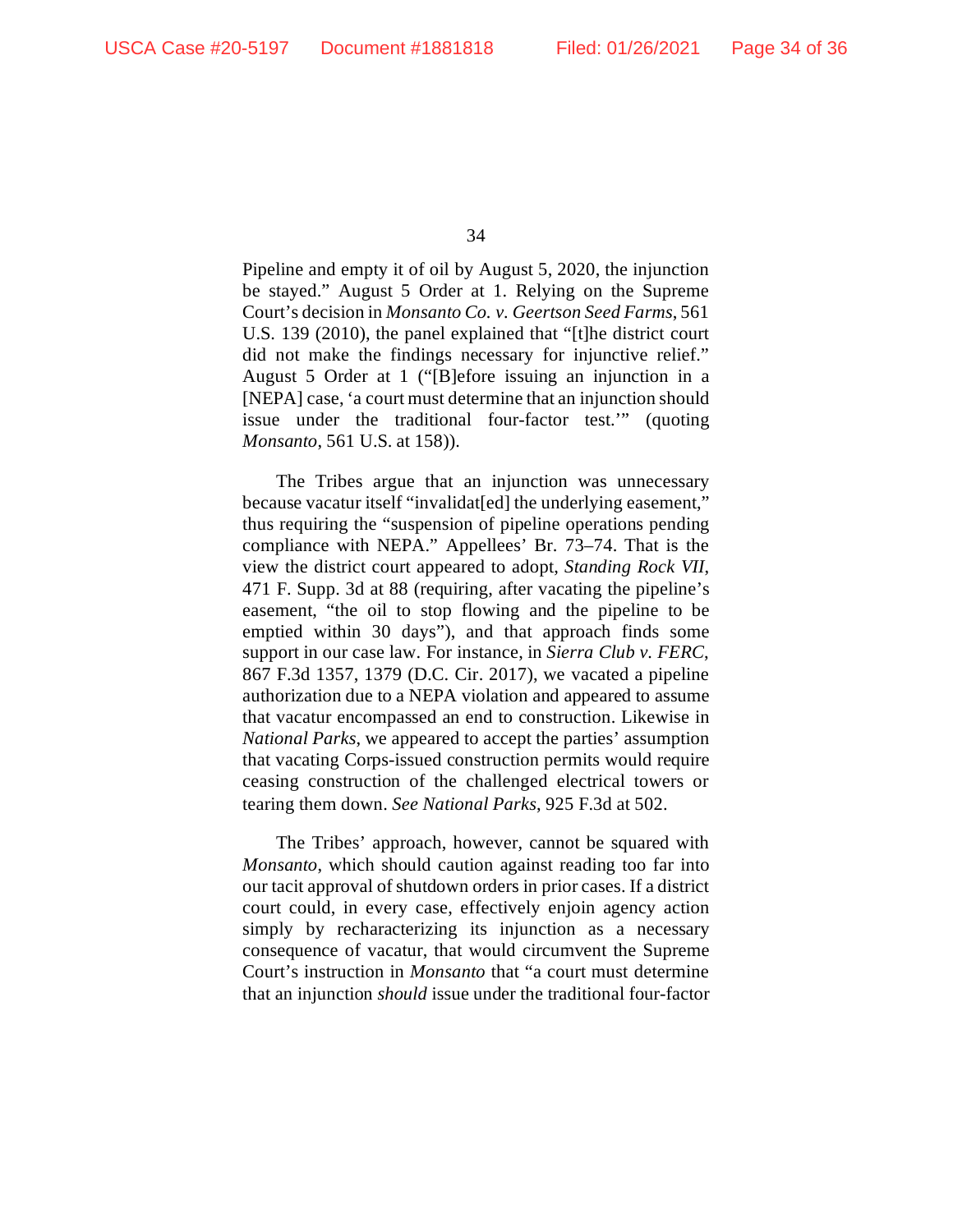test." 561 U.S. at 158. In fact, the Tribes have already moved for a permanent injunction in the district court during the pendency of this appeal, and that motion is fully briefed.

Furthermore, *Sierra Club* and *National Parks* differ from this case in a subtle but important way. Those cases involved challenges to agency authorizations of the very activities the court assumed would end. Vacating a construction permit in *National Parks*, for instance, naturally implied an end to construction. Here, in contrast, we affirm the vacatur of an easement authorizing the pipeline to cross federal lands. With or without oil flowing, the pipeline will remain an encroachment, leaving the precise consequences of vacatur uncertain. In fact, the parties have identified no other instance—and we have found none—in which the sole issue before a court was whether an easement already in use (rather than a construction or operating permit) must be vacated on NEPA grounds. That makes this case quite unusual and cabins our decision to the facts before us.

It may well be—though we have no occasion to consider the matter here—that the law or the Corps's regulations oblige the Corps to vindicate its property rights by requiring the pipeline to cease operation and that the Tribes or others could seek judicial relief under the APA should the Corps fail to do so. But how and on what terms the Corps will enforce its property rights is, absent a properly issued injunction, a matter for the Corps to consider in the first instance, though we would expect it to decide promptly. To do otherwise would be to issue a *de facto* outgrant without engaging in the NEPA analysis that the Corps concedes such an action requires. *See* Oral Arg. Tr. 36:14–15 ("The Corps'[s] regulations contemplate that an outgrant would require a NEPA analysis."). Although the district court was attuned to the discretion owed the Corps, *see Standing Rock VII*, 471 F. Supp. 3d at 88 ("Not wishing to